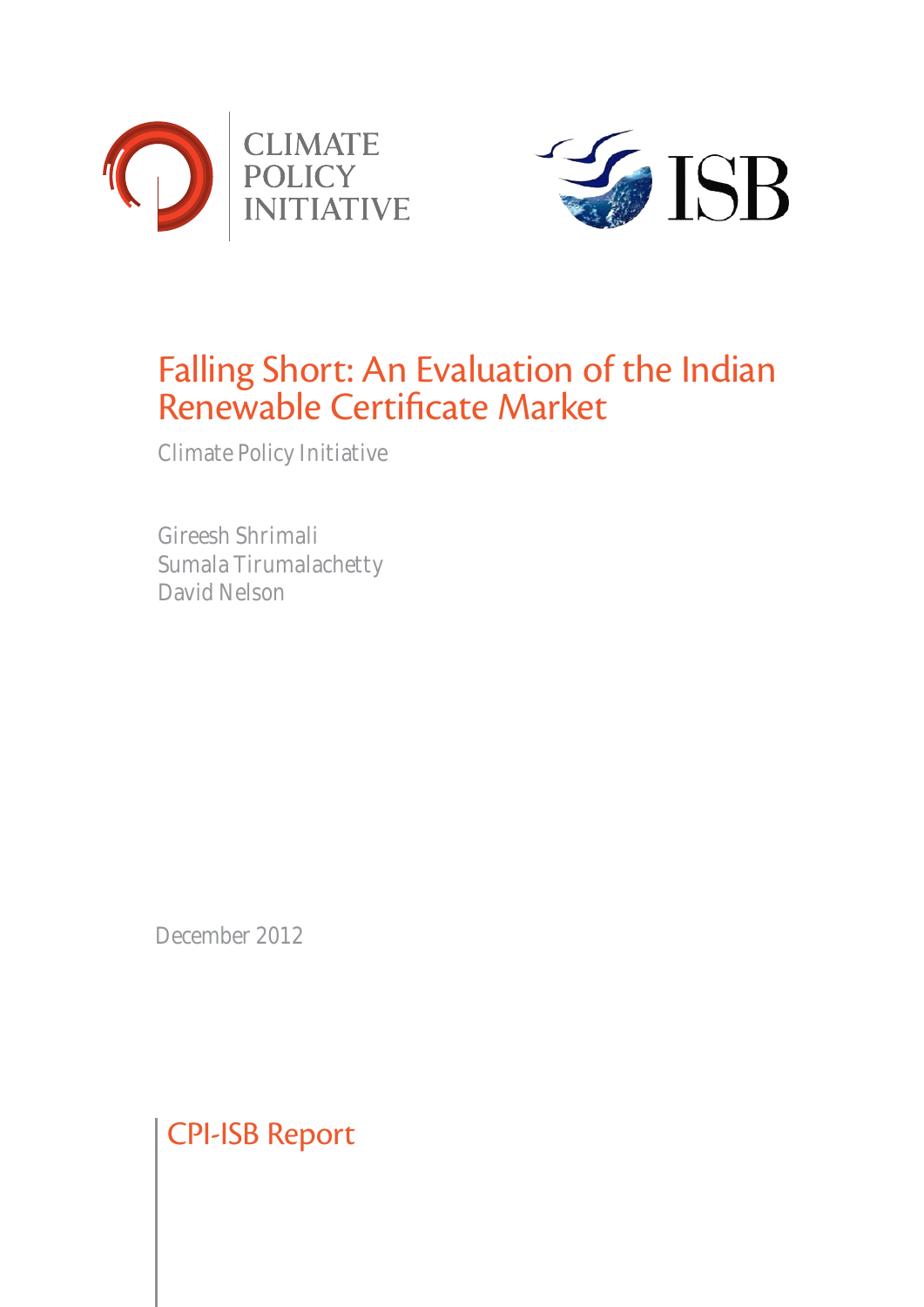| <b>Descriptors</b> |                                                                                              |
|--------------------|----------------------------------------------------------------------------------------------|
| Sector             | Renewable Energy                                                                             |
| Region             | India                                                                                        |
| Keywords           | Renewable Policy, Renewable Purchase Obligation,<br>RPO, Renewable Energy Certificates, RECs |
| Contact            | Gireesh Shrimali, Hyderabad Office<br>gireesh.shrimali@cpihyd.org                            |

## About the Indian School of Business

The Indian School of Business (ISB) was established in 2001 with an aspiration to put India on the global map of management education. In less than a decade since its inception, the ISB has successfully pioneered several new trends in management education in India, and firmly established itself as a world-class management institution. In 2008, the ISB became the youngest institution to be ranked among the Top 20, in the Global B-school Rankings by the Financial Times, London, and since then has been ranked consistently among the top B-schools globally. The ISB today has a strong pool of research-oriented resident faculty and invites high caliber international faculty from reputed B-schools to teach in its Post Graduate Programme in Management (PGP), Post Graduate Programme in Management for Senior Executives (PGPMAX), and Executive Education Programmes. In addition to teaching, the visiting faculty also participates in collaborative research with the resident faculty. The school has over 4000 PGP Alumni and 13,000 Executive Education Alumni making an impact on business and society across the world.

#### About CPI

Climate Policy Initiative (CPI) is a policy effectiveness analysis and advisory organization whose mission is to assess, diagnose, and support the efforts of key governments around the world to achieve low-carbon growth.

CPI is headquartered in San Francisco and has offices around the world, which are affiliated with distinguished research institutions. Offices include: CPI Beijing affiliated with the School of Public Policy and Management at Tsinghua University; CPI Berlin; CPI Hyderabad, affiliated with the Indian School of Business; CPI Rio, affiliated with Pontifical Catholic University of Rio (PUC-Rio); and CPI Venice, affiliated with Fondazione Eni Enrico Mattei (FEEM). CPI is an independent, not-for-profit organization that receives long-term funding from George Soros.

Copyright © 2012 Climate Policy Initiative<www.climatepolicyinitiative.org> All rights reserved. CPI welcomes the use of its material for noncommercial purposes, such as policy discussions or educational activities, under a [Cre](http://creativecommons.org/licenses/by-nc-sa/3.0/)[ative Commons Attribution-NonCommercial-ShareAlike 3.0 Unported License](http://creativecommons.org/licenses/by-nc-sa/3.0/). For commercial use, please contact [admin@cpisf.org](mailto:admin%40cpisf.org?subject=).

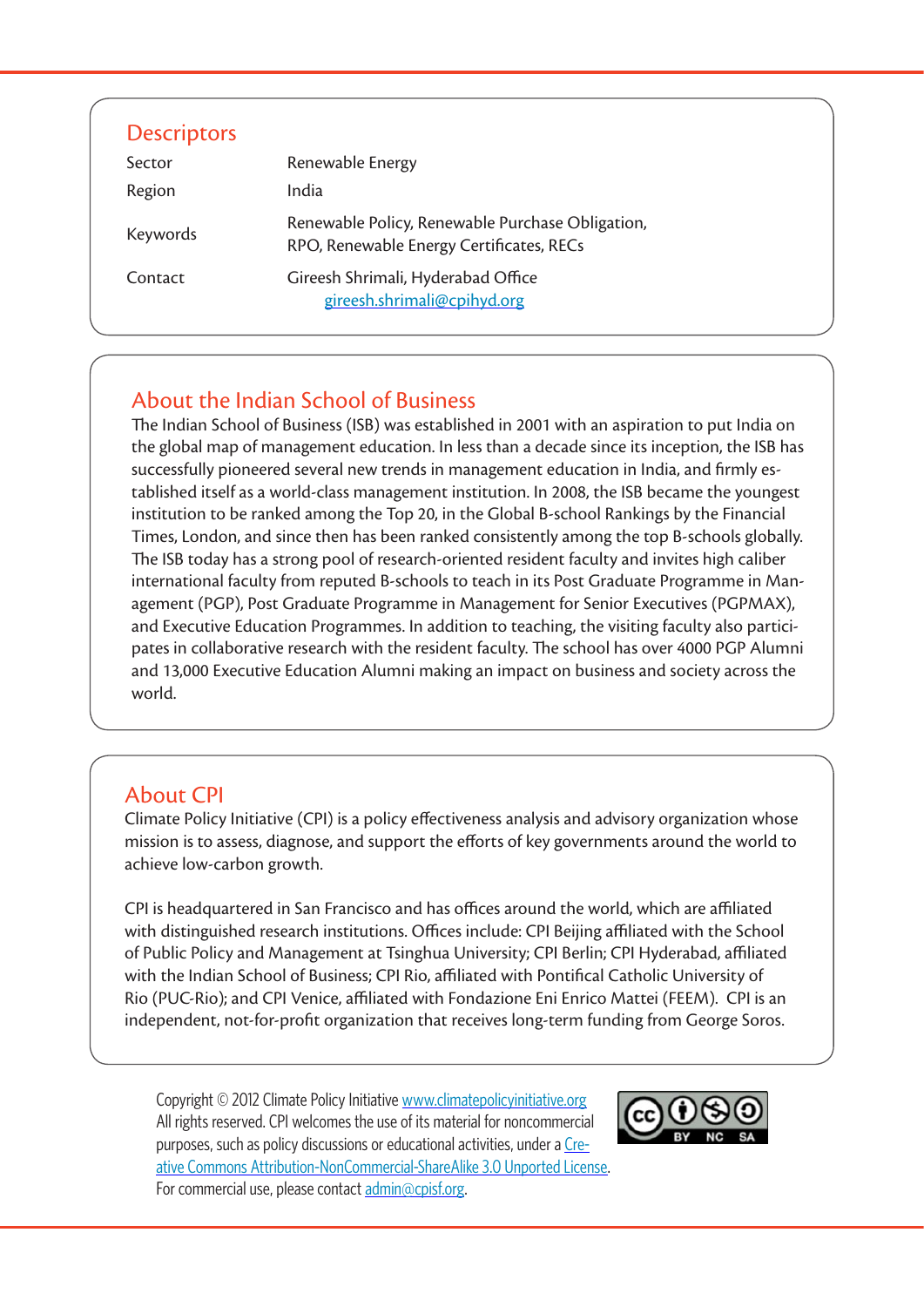## **Executive Summary**

In 2008, India's National Action Policy on Climate Change (NAPCC) set a target, called the Renewable Purchase Obligation (RPO), to produce 15% of the country's electricity with renewable energy sources by 2020. Further, under the Jawaharlal Nehru National Solar Mission (JNNSM), the Indian government aims to develop 20,000 MW of solar energy by 2022. To help reach these targets in a cost-effective manner, India recently launched a market-based mechanism called Renewable Energy Certificates (RECs). However, in the one year of trading so far, participation in the

REC markets has been low: RECs have failed to attract investment. In this paper, we evaluate the effectiveness of Indian REC markets against eight government objectives and offer suggestions for improving their design.

### **Key Findings**

Our analysis of the market design and performance of the Indian REC market indicates that this program is not likely to achieve government objectives (Table ES 1). Though the design of the REC mechanism appears adequate, the performance of the market has been far from satisfactory.

| Table ES 1: Evaluation Criteria for Indian REC market and findings |  |  |
|--------------------------------------------------------------------|--|--|

| <b>Government Objectives /</b><br><b>Evaluation Criteria</b>                                                 | <b>Findings</b>                                                                                                                                                                                      |
|--------------------------------------------------------------------------------------------------------------|------------------------------------------------------------------------------------------------------------------------------------------------------------------------------------------------------|
| Encourage cost reduction in renewable energy projects<br>by promoting market forces and competition          | Unlikely to achieve<br>Participation in the REC markets has been too low to drive any cost<br>reduction                                                                                              |
| Provide incentives to drive capital investment in<br>renewable energy projects                               | Unlikely to achieve<br>Time frame of RECs is much shorter than the investment horizon;<br>investors discount RECs due to perceived uncertainty and risk over<br>project life                         |
| Provide a mechanism to limit boom and bust cycles                                                            | Not clear yet<br>Cannot test as the renewable energy market has not yet overheated;<br>current participation and incentive levels suggest that the REC<br>mechanism is insufficient to dampen cycles |
| Weave together various state-level incentive and policy<br>regimes within a national structure               | Unlikely to achieve<br>Does not incentivize states to work towards reaching national goals                                                                                                           |
| Provide incentives incremental to other relevant policies                                                    | Not clear yet<br>REC cash flows are supplementary to other policies and can work in<br>conjunction with state policies, but have not to date                                                         |
| Allow for technologically differentiated incentives to<br>support new and diverse<br>sources of energy       | Not clear yet<br>Design allows for differentiation; however support for new renewable<br>sources has been weak to date                                                                               |
| Accomplish the above at a reasonable additional transac-<br>tion cost                                        | Not clear yet<br>Direct transaction cost is low to date; it is unclear how costs will evolve<br>as market matures                                                                                    |
| Accomplish the above with a reasonable additional cost<br>due to higher perceived or real risks to developer | Unlikely to achieve<br>Risk perception of using RECs has been high, failing to drive any<br>investment                                                                                               |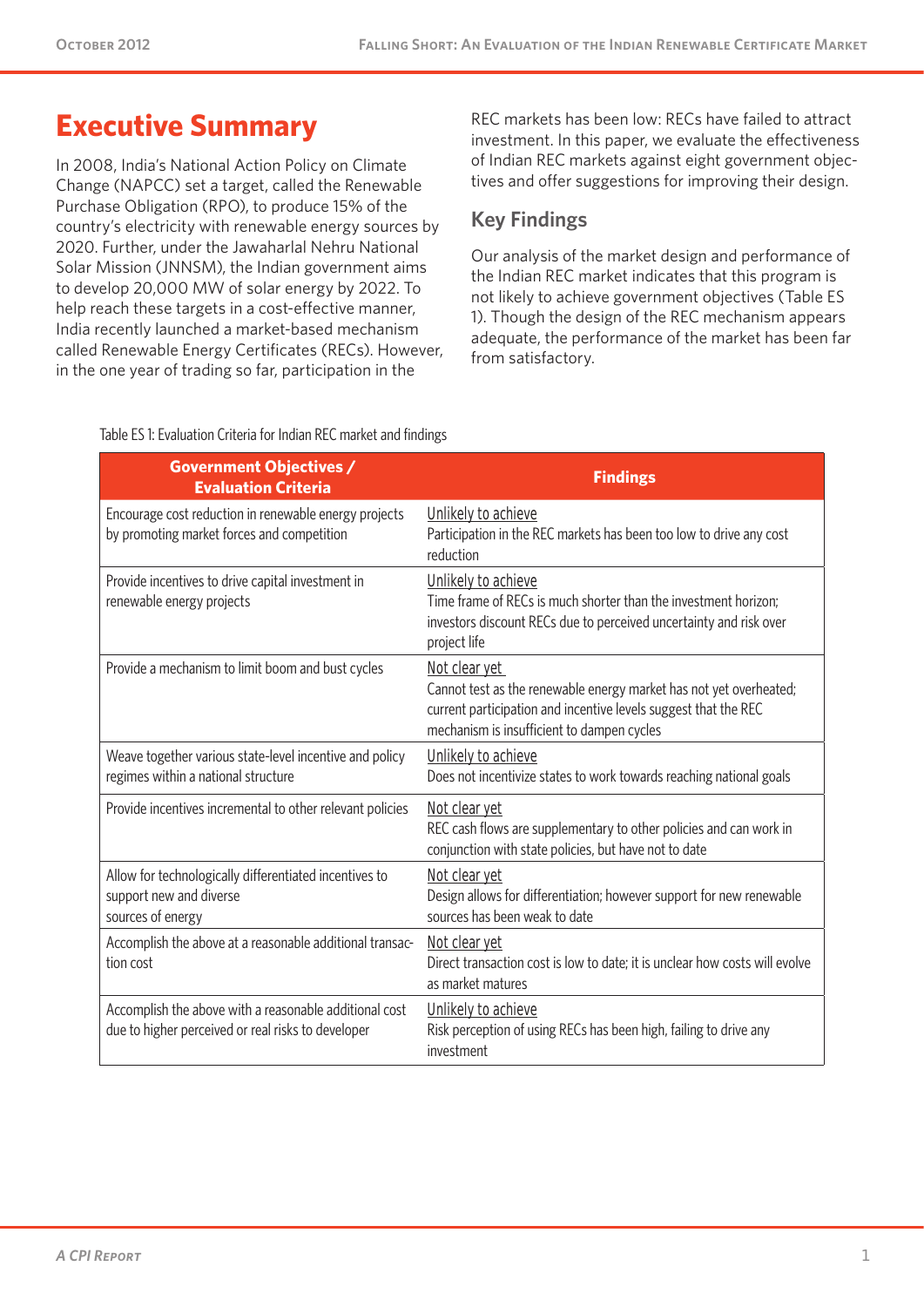## **Policy Implications and Recommendations**

We believe it is too early to make firm recommendations for the REC system, particularly since the largest contributor to the relative ineffectiveness of the REC market is the uneven participation and regulatory policy of the Indian states, a factor which lies partially outside the scope of REC market design. However, we note certain design flaws that are likely to contribute to a continued weak REC market:

#### **Overdependence on state level policy and compliance**

- The system is dependent on stronger and more credible RPO goals from Indian states than have been observed to date.
- Stricter compliance laws and enforcement of RPO goals will increase confidence in the nation's commitment to these goals, and can help develop and support long-term stable REC markets.
- Incentives for the enforcement agencies and states could encourage state agencies to support RPO goals.

#### **The lack of reliable long-term price signals**

- The lack of long-term price signals, contracts, and other commitments greatly increases the risk to potential investors for their energy sales beyond year one.
- Creating secondary markets can reduce some of the long-term price risks that investors perceive in RECs by providing some future price certainty.
- States' commitment to long-term targets along with yearly targets would encourage developers to invest in RECs and, in the long run, would also limit boom and bust cycles.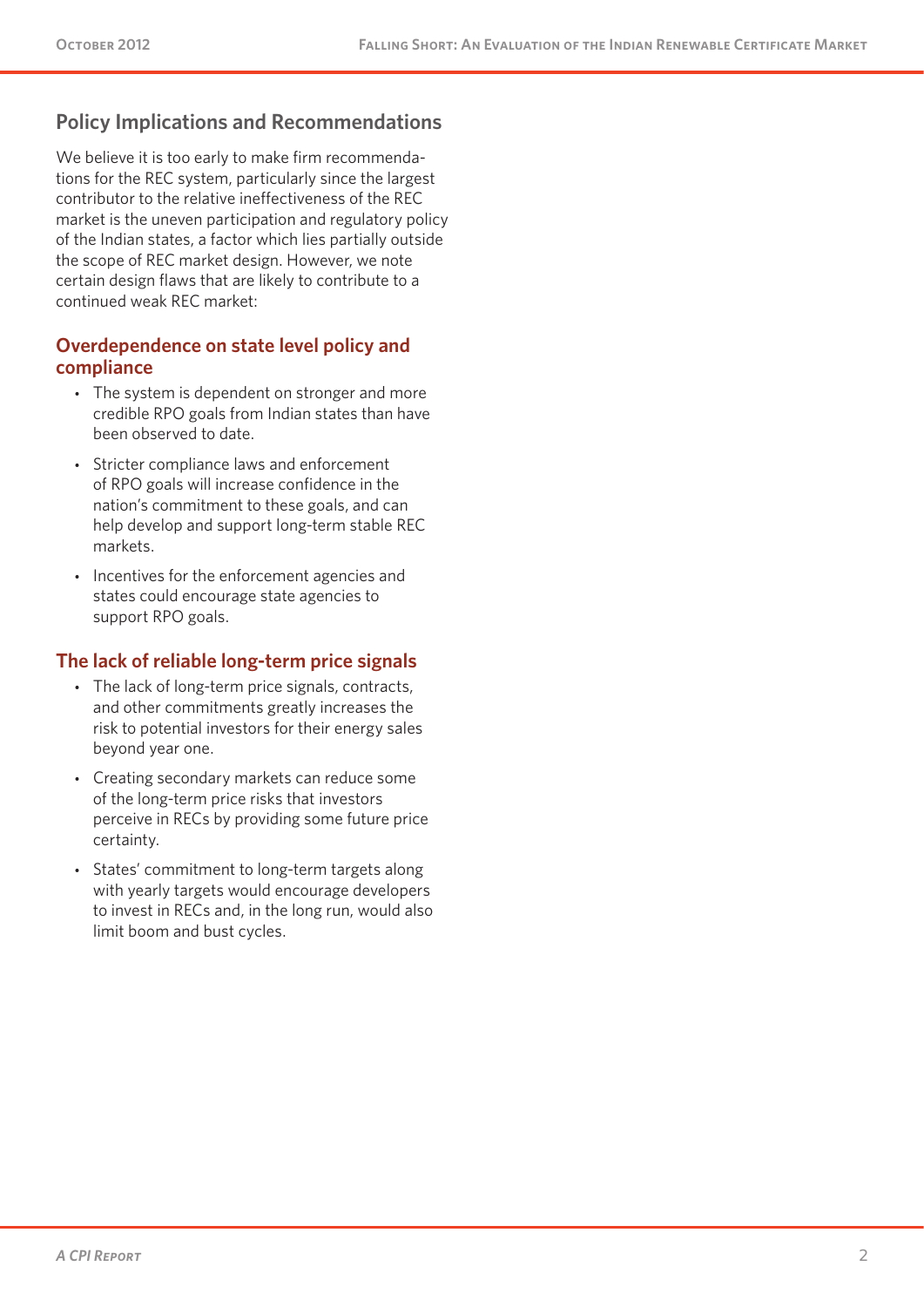## **Contents**

| 1.                | <b>INTRODUCTION</b><br>Methodology                                                                  | $\overline{4}$<br>4 |
|-------------------|-----------------------------------------------------------------------------------------------------|---------------------|
| 2.                | A BRIEF OVERVIEW OF THE INDIAN RENEWABLE ENERGY CREDIT MARKET                                       | 6                   |
|                   | 2.1 Description                                                                                     | 6                   |
|                   | 2.2 Issues                                                                                          | 6                   |
| 3.                | <b>EFFECTIVENESS ANALYSIS</b>                                                                       | 9                   |
|                   | 3.1 Encourage cost reduction in renewable energy projects by promoting market forces and            |                     |
|                   | competition                                                                                         | 10                  |
|                   | 3.2 Provide incentives to drive capital investment in renewable energy projects                     | 11                  |
|                   | 3.3 Provide a mechanism to limit boom and bust cycles                                               | 12                  |
|                   | 3.4 Weave together various state level incentive and policy regimes within a national structure     | 13                  |
|                   | 3.5 Provide incentives incremental to other relevant policies                                       | 13                  |
|                   | 3.6 Allow for technologically differentiated incentives to support new and diverse renewable energy |                     |
|                   | sources                                                                                             | 14                  |
|                   | 3.7 Accomplish the above at a reasonable additional transaction cost                                | 15                  |
|                   | 3.8 Accomplish the above with a reasonable additional cost due to higher perceived or real risks to |                     |
|                   | developers and investors                                                                            | 16                  |
| 4.                | <b>CONCLUSIONS AND POLICY IMPLICATIONS</b>                                                          | 17                  |
| <b>REFERENCES</b> |                                                                                                     | 18                  |
|                   | <b>APPENDIX A. RPO TARGETS ACROSS STATES</b>                                                        | 19                  |
|                   | <b>APPENDIX B. STATEWISE ELECTRICITY CONSUMPTION AND RPO OBLIGATION</b>                             | 20                  |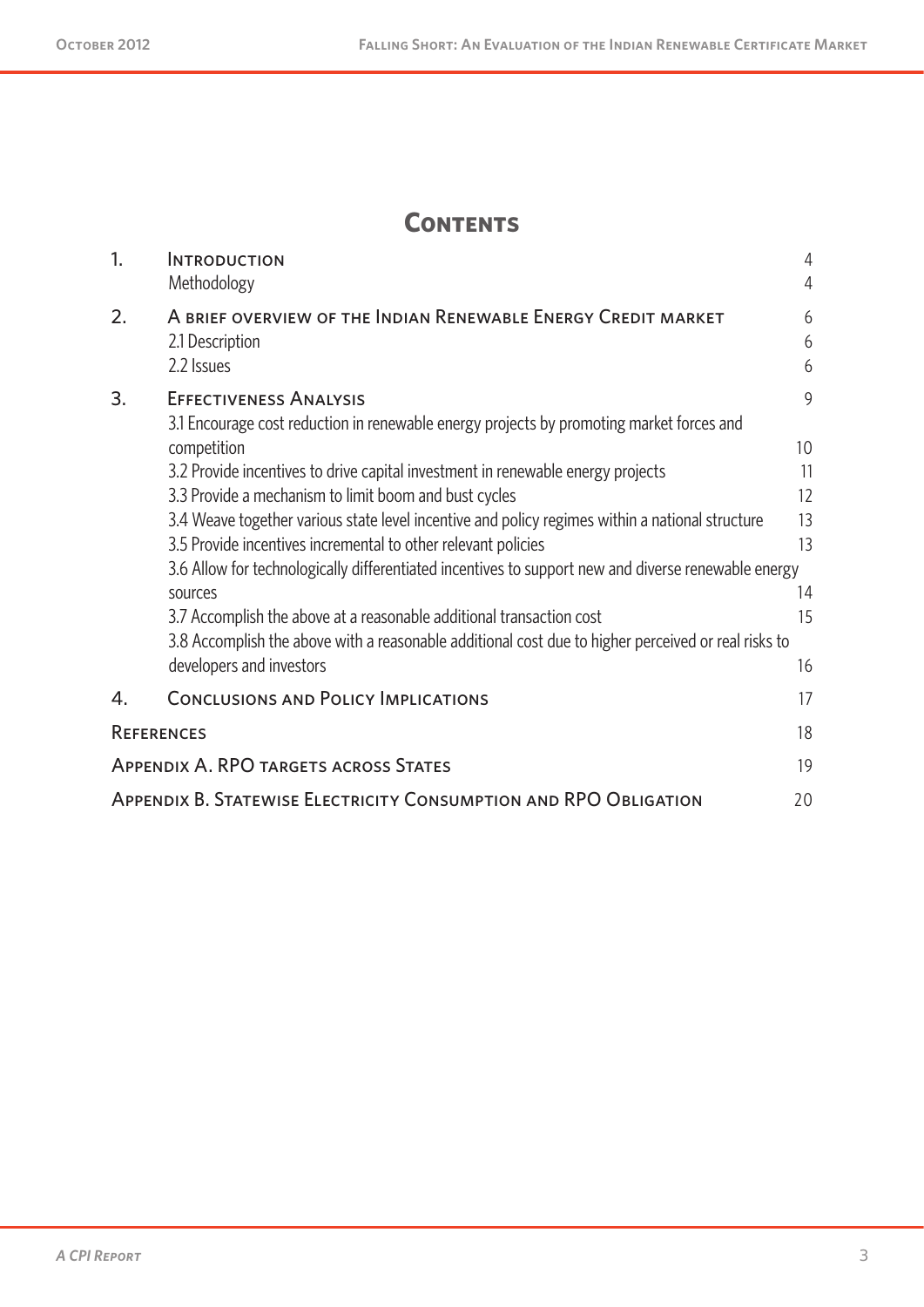## **1. Introduction**

In 2008, India's National Action Policy on Climate Change (NAPCC) set ambitious renewable energy targets, called the Renewable Purchase Obligations (RPO), which require that India produce 15% of its electricity with renewable energy sources by 2020. Further, under the Jawaharlal Nehru National Solar Mission (JNNSM), the government aims to develop 20,000 MW of solar energy by 2022.

Though India has more than enough renewable energy potential to reach these targets,<sup>1</sup> availability of renewable energy sources is widely dispersed, and the capacity to meet these targets varies widely from state to state. In some states, the potential for renewable energy is insignificant (e.g. Delhi), whereas some states have excess renewable sources — wind energy is abundant in Karnataka and Tamil Nadu, solar energy is concentrated in the northwest region of the country, and small-hydro potential in the country is concentrated in states of Himachal and Uttarakhand. In states with abundant renewable sources, local distribution licensees avoid paying excessive costs for renewable energy by sticking to the RPO level mandated by local state commissions, even though their additional renewable energy could be sold as relatively low cost renewable energy in other jurisdictions.

In order to spur investments in renewable energy development and improve the efficiency of reaching national targets, in March 2011, the Indian government launched the Renewable Energy Certificates (REC) (in addition to the existing feed-in-tariffs provided by the states). RECs have been widely touted as the solution to drive investment in renewable energy generation (Business Line 2010, Economic Times 2010).

However, the actual performance of REC market trading shows that the number of certificates issued in the first year of operations is less than 4.0% of the technical REC demand potential, indicating that the full potential of REC markets is far from being realized. Further, according to financial institutions, investors cannot rely upon revenues from the REC mechanism beyond the first few years of projects that have up to 20-year lives. As a result, the REC mechanism has had virtually no impact on bringing new renewable energy projects on line.

In this paper, we examine the design, implementation, and performance of the REC market in India and explore why RECs have not yet had the projected effects. As we will see, in India's federal structure, one major issue is a disconnect between the creation of policies at the center — for example, by the Central Electricity Regulator (CERC) — and their implementation by the states via the State Electricity Regulators (SERC). In the case of the REC market, for various reasons, many states have not supported the policies set out by the national government.

### **Methodology**

Previous studies have put forth the case for REC markets in India (Sonee et. al 2011, Goyal and Jha 2011) and discussed the advantages to having a market based system (Singh 2009). However, few studies (Singh 2010) have probed the effectiveness of design and assessed the performance of the year-old REC markets. In this work, we evaluate the effectiveness of Indian REC markets, where *effectiveness* is assessed in terms of meeting national objectives.

A 2009 Ministry of New and Renewable Energy (MNRE) paper, *Development of Conceptual Framework for Renewable Energy Certificate Mechanism for India*, identifies "further promotion and development of renewable energy resources" and "effective implementation of inter-state transactions" as the primary objectives for Indian renewable energy policy and the REC system.2 This paper goes on to list a few more secondary objectives for the REC system. While many of these secondary objectives are clarifications to the first two objectives, others point to the desire to support a range of renewable energy technologies and a desire to keep the transaction costs and risks associated with the REC system to a minimum.<sup>3</sup>

Thus, for the purposes of our analysis, we have identified four high-level objectives of the Indian REC system:

- 1. Promote and develop renewable energy resources
- 2. Facilitate inter-state transactions
- 3. Support diverse renewable energy technologies
- 4. Minimize transactions costs and risks associated with the system

For our effectiveness analysis, we have taken these four objectives and reformulated them by identifying more

<sup>1</sup> Renewable Energy Potential of India is estimated at 84,776 MW, including Wind (45,195 MW), Small Hydro (15,000 MW), Biomass Power (16,881 MW), Cogeneration (5,000 MW), and Waste to Energy (2,700 MW) (IREDA 2009).

<sup>2</sup> MNRE 2009, see pages 6-7.

<sup>3</sup> See Appendix C for an explanation of our mapping of the MNRE paper's objectives into these four categories.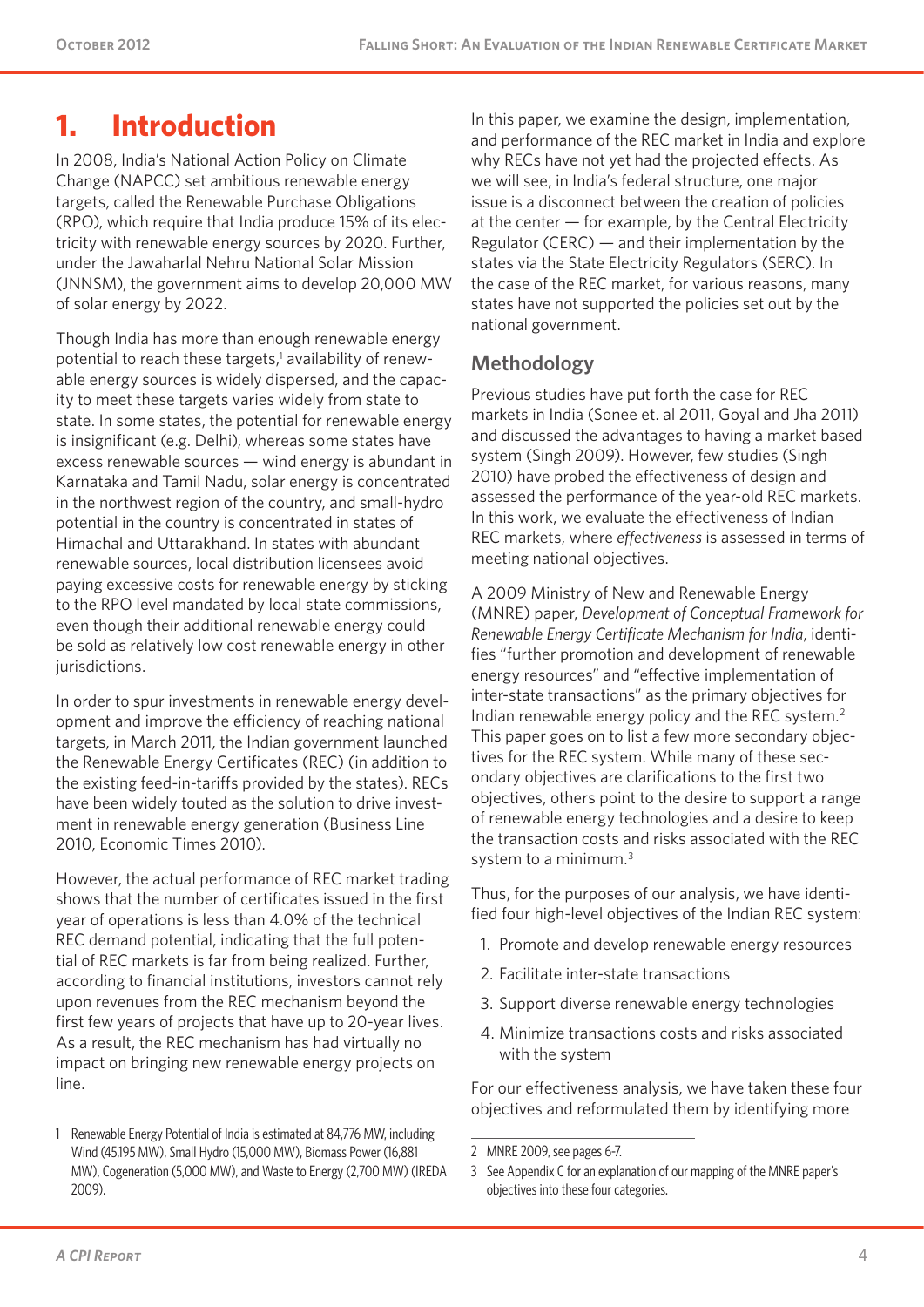specifically what the REC system would need to do to meet the four objectives above. This reformulation leads us to eight criteria against which we will evaluate the REC system.

In Table 1 below, we take these eight criteria one step further, identifying the implications for each.

In Section 3 we will return to these eight criteria and their implications to evaluate the effectiveness of the

| <b>MNRE Objectives</b>                 | <b>Effectiveness Criteria (CPI 2012)</b>                                                                        |
|----------------------------------------|-----------------------------------------------------------------------------------------------------------------|
|                                        | 1. Encourage cost reduction in renewable projects by promoting<br>market forces and competition                 |
| 1. Promote and develop RE<br>resources | 2. Provide incentives to drive capital investment into RE projects                                              |
|                                        | 3. Provide a mechanism to limit excess build and boom and bust<br>cycles                                        |
| 2. Facilitate interstate               | 4. Weave together various state level incentive and policy regimes<br>within a national structure               |
| transactions in RF                     | 5. Provide incentives incremental to other relevant policies (state<br>level or national)                       |
| 3. Support diverse RE<br>technologies  | 6. Allow for technologically differentiated incentives to support<br>new and diverse technologies               |
| 4. Reduce transaction costs/risks      | 7. Accomplish the above at a reasonable additional transaction<br>cost                                          |
| associated with system                 | 8. Accomplish the above with a reasonable additional cost due to<br>higher perceived or real risks to developer |

REC system to date. For each of these criteria we will assess both the conceptual design of the REC system including, where appropriate, how it measures up against international experience, and the performance of the system so far, when faced with the realities of Indian renewable markets and policy. Before embarking on that analysis, in Section 2 we will briefly describe the REC market and then highlight the major issues that have come to light during the first year of operation of the REC market. These issues will form an important part of our effectiveness analysis.

#### Table 1: Evaluation Criteria for Indian REC Markets and Implications

|                                                                                                     | <b>Criteria</b>                                                                                               | <b>Implication</b>                                                                                                                                    |
|-----------------------------------------------------------------------------------------------------|---------------------------------------------------------------------------------------------------------------|-------------------------------------------------------------------------------------------------------------------------------------------------------|
|                                                                                                     | Encourage cost reduction in renewable energy projects<br>by promoting market forces and competition           | Must encourage a market large enough to spawn multiple competi-<br>tors and lead to excess potential supply                                           |
| 2                                                                                                   | Provide incentives to drive capital investment into<br>renewable energy projects                              | Must develop a price signal that can encourage long-term invest-<br>ments at a level, timing and duration consistent with investment<br>time horizons |
| 3                                                                                                   | Provide a mechanism to limit excess build and boom<br>and bust cycles                                         | Price signals must react to market build sufficiently to deter<br>investment beyond targets                                                           |
| Weave together various state-level incentive and policy<br>4<br>regimes within a national structure |                                                                                                               | System should serve as a clearinghouse for state policies and their<br>price signals and markets                                                      |
| 5                                                                                                   | Provide incentives incremental to other relevant policies<br>(state level or national)                        | Incentives and signals should be consistent and incremental to other<br>policies or programs                                                          |
| 6                                                                                                   | Allow for technologically differentiated incentives to<br>support new and diverse technologies                | Where necessary for technology development, system should lead<br>to differentiated price signals for different technologies                          |
| 7                                                                                                   | Accomplish the above at a reasonable additional<br>transaction cost                                           | The system should be reasonably clear, accessible, and simple to<br>limit costs and encourage participation                                           |
| 8                                                                                                   | Accomplish the above with a reasonable additional cost<br>due to higher perceived or real risks to developers | Volatility and uncertainty should be limited to what is needed<br>to address objectives, by limiting excess build and encouraging<br>competition      |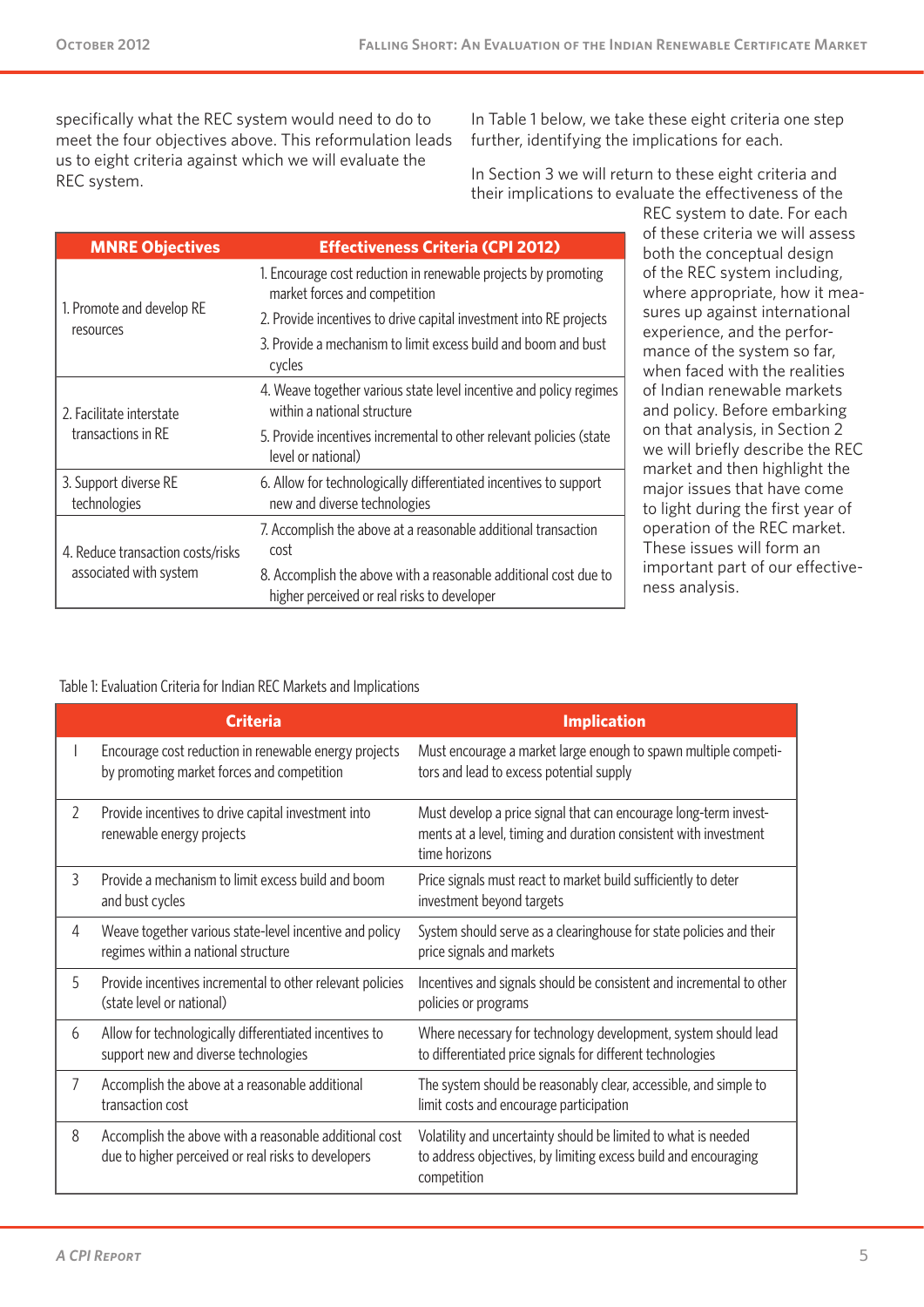# **2. A brief overview of the Indian Renewable Energy Credit market**

### **2.1 Description**

The basic elements of the Indian Renewable Energy Credit (REC) market design are similar to international REC markets: Distribution companies and other obligated entities must meet RPO targets. This creates the demand side of the market. REC certificates are issued to renewable energy generators. This provides the supply side of the market.

The Electricity Act of 2003 empowers State Electricity Regulatory Commissions (SERCs) to establish policies and rules for development of renewable energy. The Indian government has made declaration of RPO targets mandatory and has put forth guidelines for these targets. Accordingly, SERCs determine the RPO targets (a solar RPO and a non-solar RPO), assign obligated entities in their respective states, and establish state agencies responsible for enforcement of these targets. Obligated entities usually include licensee distribution companies,<sup>4</sup> captive consumers, and open-access users.<sup>5</sup> These can meet the RPO targets through self generation of renewable energy power, by buying

Figure 1: Options available for distribution companies and renewable energy generators



- 4 State owned distribution companies operate 95% of the power distribution.
- 5 Many electricity intensive industries like Cement, Steel, Ferro Alloys, Paper & Pulp are operating their own power plants run by either thermal generation or generation from other resources including renewable energy. In 2007-08 nearly 15% of the installed capacity in the country was in captive power plants.

directly from other renewable energy generators, or through REC certificates.

Renewable energy generators have the option to sell electricity at the existing feed-in-tariff (FiT) rates (determined by the state), contract directly with distribution companies or other obligated entities, or participate in the national REC markets (see Figure 1). In the latter case, renewable energy producers feed their electricity into the grid at the average purchase pooled cost (APPC) and apply for RECs through the National Load Dispatch Center (NLDC), a central agency which issues RECs and maintains REC registry. Based on reports from the State Load Dispatch Center (SLDC), a state agency which verifies the actual power fed into the grid, NLDC issues RECs. In general, one certificate is issued for every MWh of electricity produced and these certificates are valid for a period of one year, as determined by CERC.

Separate certificates are issued for solar and non-solar generators. RECs thus issued can then be traded in only two exchanges recognized by CERC. Since March 2011, REC certificates have been traded in Power Exchange of India (PXI) and Indian Energy Exchange (IEX). One trading session happens each month. Floor and ceiling prices<sup>6</sup> have been determined by the central agency to provide a minimum price guarantee for renewable energy generators and certificates are traded within this price range.

### **2.2 Issues**

Several issues have surfaced in the development and (despite the short-life, in) the operation of the REC markets, and in some cases partial solutions have been implemented. Some of these issues are with the RPO, and some with the design of the REC markets itself. These issues, as outlined below, form the basis for much of the low effectiveness of the REC mechanism as will be discussed in Section 3.

1. **Low participation by renewable energy generators** – By March 2012, when the first compliance period ended, only 12.5% (2513 MW) of the estimated installed renewable energy capacity was accredited. Participation from solar developers has been particularly low – no solar RECs were traded in the first

<sup>6</sup> Floor price is the lower price limit for RECs and guarantee a minimum return to REC sellers. Ceiling price is the upper price limit for RECs . Solar/Non Solar RECs have a floor price of Rs 9300/1500 (USD 186/30) and a ceiling price of Rs 13400/3300 (USD 268/66) respectively.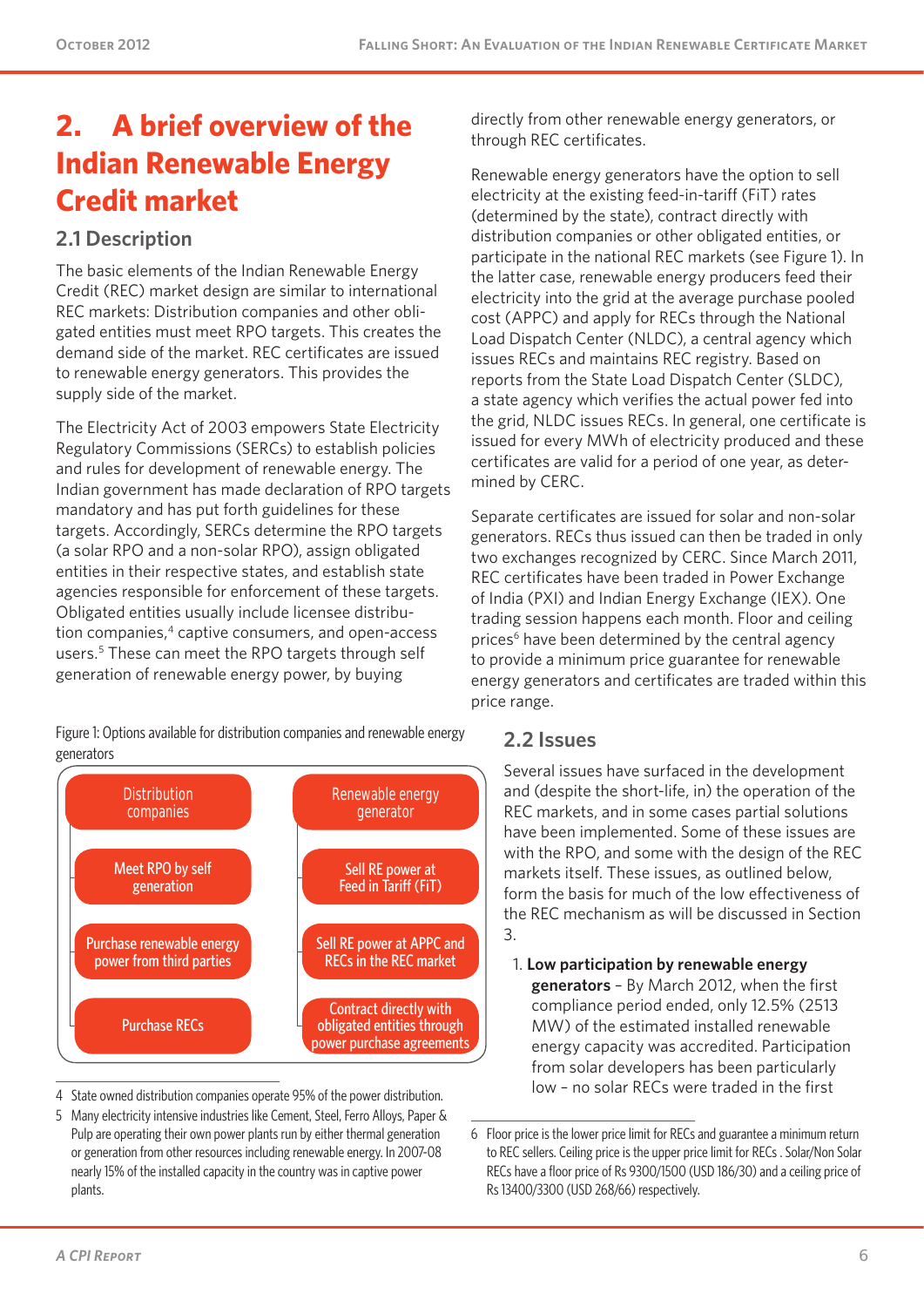#### Case of Maharashtra

The case of Maharashtra is a notable example, demonstrating difficulties in achieving RPO compliance, given that it did try to enforce the RPO targets before the REC regime (Nath 2008). Chasing an RPO target of 4%, the actual share of renewable energy was 0.78% and 1.09%, in 2004-05 and 2005-06, respectively. Further, in 2007-08, only one of the four distribution companies — Tata Power Co. — was able to meet its RPO target via generation from its own windmills. The other private distribution companies – Reliance and BEST – have not been able to procure renewable energy because of the lack of suppliers in their distribution areas and the high cost for sourcing them from outside. In fact, RPO compliance targets led to high land prices which made new renewable energy projects financially unviable, leading to both stalled growth and high demand for existing renewable generators, with price of renewable energy shooting up due to lack of supply.

year of operation. During the same period, only 1.1 million non-solar RECs were issued, implying that only 4% of the total estimated non-solar RPO obligation (~36,357 GWh in 2011-12) could be met using the certificates available through the REC market. Instead, the majority of renewable energy generators chose to avoid the REC market entirely and opt for FiT – a proven mechanism, which not only have been around since the early 2000s but also provide long-duration contracts of 20-25 years.

- 2. **Low compliance by REC purchasers (obligated entities at the state and distribution company level)** – After the introduction of REC markets, current market expectations on states' enforcement of RPO goals have varied. The only market sizing available is performed by REConnect, a market research firm. Based on current actions, REConnect estimates that very few states – Chattisgarh, Madhya Pradesh, Jharkhand and Orissa, representing ~9% of renewable generation – are expected to enforce RPO obligations in 2011-2012 . The low compliance is mainly driven by:
	- a. **Lack of guidelines for penalties** Specific guidelines and laws for RPO enforcement are still not in place, though state notifications and regulations have called for penalties at the forbearance price (the maximum price set for the REC certificates), as well as additional penalties on defaulters.
	- b. **No enforcement of penalties**  In the pre-REC market period (when FiT alone were provided for renewable energy developers), though rules existed for penalties in case of non-compliance with RPO targets, enforcement did not see the light of the day. The SERCs have been empowered to allow distribution companies and any other obligated entities to carry forward compliance

requirements to the next year or to relax the targets (FOR 2009, GERC 2010, CSERC 2011). Some states e.g Maharashtra (see MERC 2010), Gujarat (see GERC 2010) have relaxed the RPO obligation in the past due to various reasons, including lack of available renewable energy in the state. This is a loophole in the design, which the distribution companies can exploit, and adds to the uncertainty of the demand in the market.

However, based on other actions, such as past enforcement initiatives, many more states may end up enforcing RPO obligation, raising the expected compliance to ~54%. In any case, the first compliance period ended in March 2012 and the degree of enforcement by SERCs will be seen in action.

- 3. **Financial condition of State Electricity Boards (SEB) is often poor and affects trading** — State electricity boards (SEBs) and government distribution companies own nearly 95% of the distribution network (KPMG 2010). According to the latest report released by Power Finance Corp. Ltd., aggregate SEB losses in 2009-10 were USD 12.7 billion (Shunglu et al. 2011). Further, SEB losses are projected to reach USD 23.2 billion by 2014-15 from current levels (The Economic Times 2011).<sup>7</sup> The financial conditions of the SEBs raise questions about their ability to meet RPO targets, participate in REC markets, and promote renewable energy development. These questions have discouraged renewable energy developers from participating in REC markets. .
- 4. **Absence of state-level, long-term RPO targets** The absence of long-term RPO targets at the state level in India undermines credible price signals to investors. The targets set by the states are not

<sup>7</sup> Exchange rate of 1 USD = 50 INR has been used throughout this paper.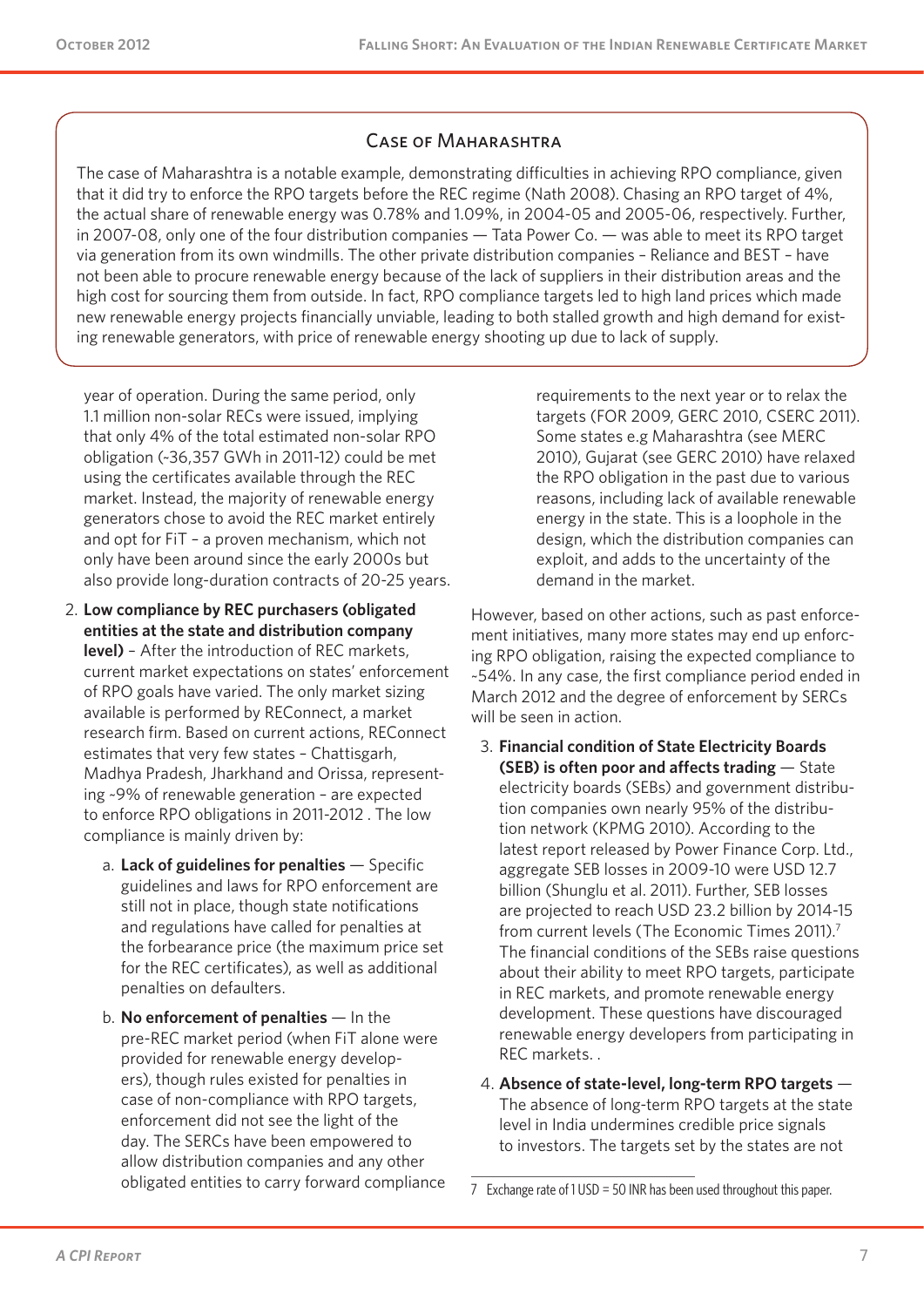representative of the national renewable energy development goals. Though the Indian government has declared long-term national renewable energy targets and though CERC has made declaration of RPO targets mandatory, out of the 26 states that have RPO targets in place, only 10 have specified quota obligations for more than three years (See Appendix A for a list of RPO targets by state). By August 2012, 54% of the projects registered for RECs are from these 10 states. This is a clear indication of greater participation in REC markets from states with long-term targets. Long-term policies and targets for developers to estimate REC demand and drive long-term, stable investment in the sector.

- 5. **Floor prices and caps have reduced one form of uncertainty, but may have created others** — The CERC has created floor prices to guarantee a minimum rate of return to investors and reduce perceived risk. To determine floor (and ceiling) prices, the CERC has looked at the following parameters across states: (a) the FiT (determined by the states); (b) the APPC; and (c) the basic minimum requirements for ensuring project viability including expenses to cover loan repayment and interest charges, operations and maintenance, and fuel. The floor price has been determined keeping in view the basic minimum requirements for ensuring the viability of renewable energy projects set up to meet the renewable energy targets. The ceiling price has been derived based on the highest difference between prevailing FiT and the average power purchase cost of 2009-10 for the respective states. However, the parameters, as well as the method used in CERC's calculation of the price band, are questionable on many accounts, due to:
	- a. **Circularity in determination of price bands** Though the calculations seem to assume that the parameters are independent and reflect the cost variations and project economics across states, the independence assumption is violated in practice: the state-level preferential (or feed-in) tariffs have been determined by the SERCs based on guidelines from the CERC, which are in turn used by the CERC to determine the floor and forbearance prices. Further, it is not clear what causes the variation in preferential tariffs and whether that variation is truly state-dependent, as desired.8
- b. **Unclear rationale for estimating floor price** — The use of the minimum requirement for project viability for the determination of the floor price raises the question of not only what needs to be included in the calculations (e.g., should CAPEX be included?) but also how different this exercise should be from determining a feed-in tariff since the RECs support a market-based mechanism.
- c. **Ceiling price not based on cost cap** The cost cap, which limits the total cost of the RECs and their eventual impact on rate payers, seems to be the dominant method for setting ceiling prices worldwide. It is hard to see the rationale for moving away from this proven methodology and estimating ceiling prices based on FiT.

<sup>8</sup> Details on determination of floor price and forbearance prices are provided in CERC (2011).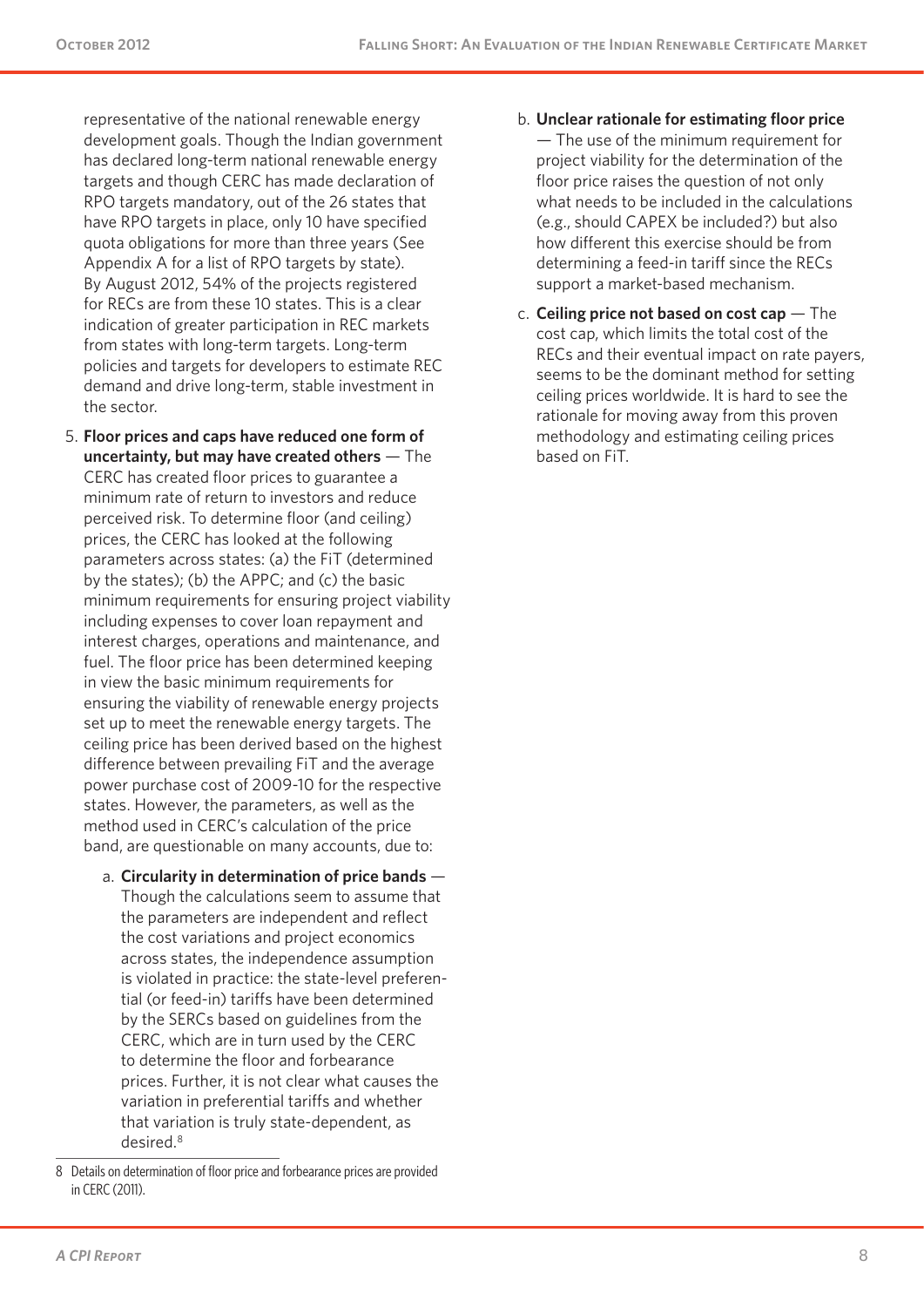# **3. Effectiveness Analysis**

In this section we examine the *status of the India REC mechanism and markets* against the objectives identified in Section 1. In Table 2 we set out our summary findings for each of the eight evaluation criteria; we include a score for both design and performance and refer back to the relevant issue identified in Section 2. In sections 3.1-3.8 we discuss our findings for each evaluation criteria in more detail.

We evaluate the design as well as performance of REC markets in India against each of these objectives using a three-point, ordered scale (Table 2). A score of 2 on the design implies the system has provisions in place to achieve the objective, a score of 1 means that though some focus exists, it is inadequate, while a score of 0 implies there is no focus in the design. The performance ratings are also defined in a similar manner (see Figure 2). We note that the performance assessment is based on a short period (one year), and periodic evaluation of the performance of the REC markets would be pertinent as these markets mature over time.

#### Figure 2: Design and Performance Ratings



Table 2. Summary of CPI Effectiveness Analysis of the Indian REC market (Total score is calculated as a simple sum, which assumes that criteria are equally weighted)

|                                                                                                        |                                                                                                                                                                                                      |                | <b>FFFECTIVENESS SCORE</b> | <b>RELEVANT</b>              |
|--------------------------------------------------------------------------------------------------------|------------------------------------------------------------------------------------------------------------------------------------------------------------------------------------------------------|----------------|----------------------------|------------------------------|
| <b>CRITERIA</b>                                                                                        | <b>FINDINGS</b>                                                                                                                                                                                      | <b>DESIGN</b>  | <b>EXECUTION</b>           | <b>ISSUES</b><br>(SECTION 2) |
| Encourage cost reduction in renewable<br>energy projects by promoting market<br>forces and competition | Unlikely to achieve<br>Participation in the REC markets has been too low to drive<br>any cost reduction                                                                                              |                | 0                          | 1, 2a, 2b, 3                 |
| Provide incentives to drive capital<br>investment in renewable energy<br>projects                      | Unlikely to achieve<br>Time frame of RECs is much shorter than the investment<br>horizon; investors discount RECs due to perceived<br>uncertainty and risk over project life                         |                | 0                          | 3, 5                         |
| Provide a mechanism to limit excess<br>build and boom and bust cycles                                  | Not clear yet<br>Cannot test as the renewable energy market has not yet<br>overheated; current participation and incentive levels suggest<br>that the REC mechanism is insufficient to dampen cycles |                |                            | 1, 2, 4, 5                   |
| Weave together various state-level<br>incentive and policy regimes within a<br>national structure      | Unlikely to achieve<br>Does not incentivize states to work towards reaching<br>national goals                                                                                                        |                | 0                          | 2, 4                         |
| Provide incentives incremental to<br>other relevant policies (state level or<br>national)              | Not clear yet<br>REC cash flows are supplementary to other policies and can<br>work in conjunction with state policies, but have not to date                                                         | $\overline{2}$ |                            | 1, 2, 5                      |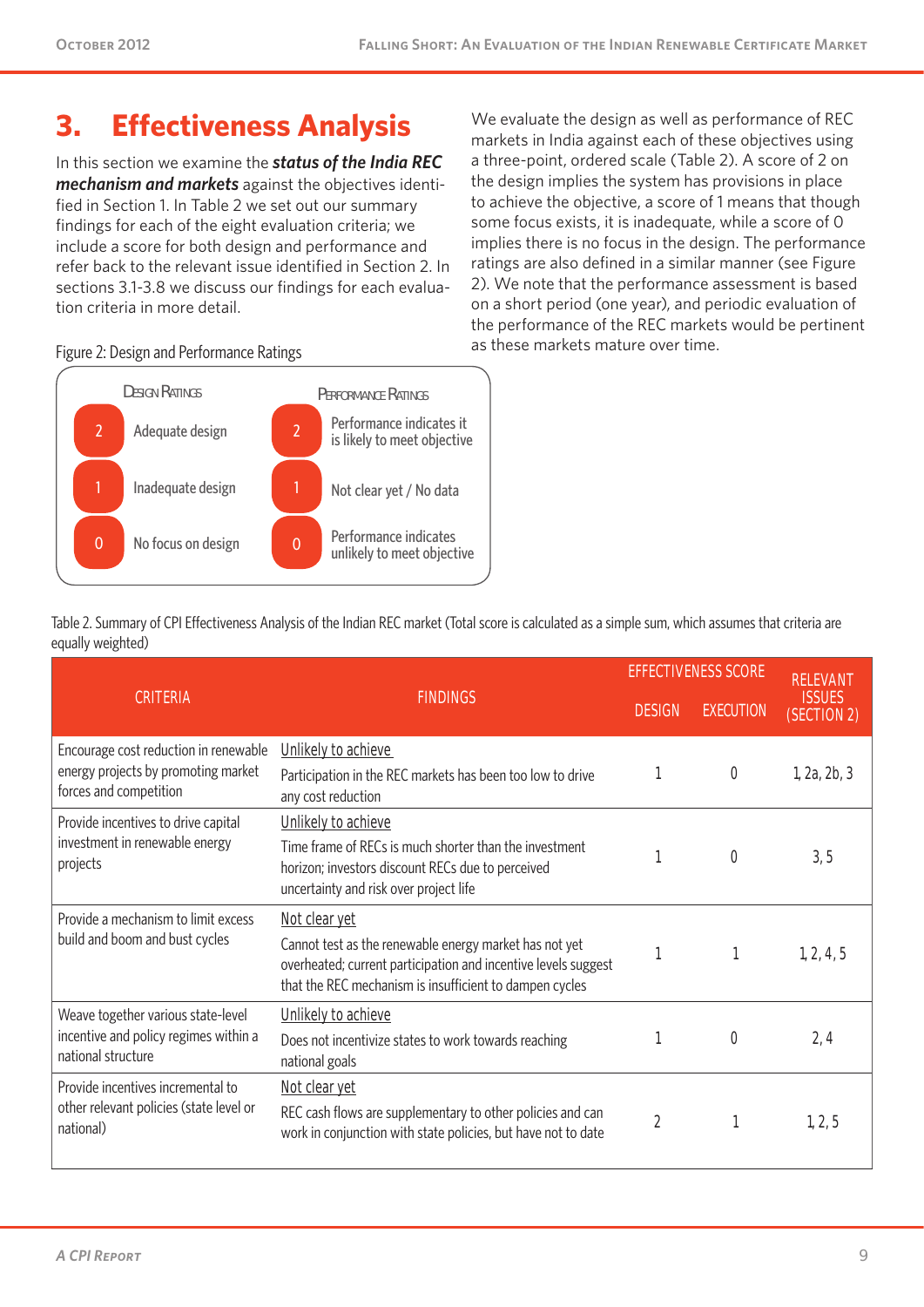|                                                                                                                     |                                                                                                                                    |               | <b>EFFECTIVENESS SCORE</b> |                              |
|---------------------------------------------------------------------------------------------------------------------|------------------------------------------------------------------------------------------------------------------------------------|---------------|----------------------------|------------------------------|
| <b>CRITERIA</b>                                                                                                     | <b>FINDINGS</b>                                                                                                                    | <b>DESIGN</b> | <b>EXECUTION</b>           | <b>ISSUES</b><br>(SECTION 2) |
| Allow for technologically differenti-<br>ated incentives to support new and<br>diverse technologies                 | Not clear yet<br>Design allows for differentiation; however, support for new<br>renewable energy sources other than solar is weak. |               | $\mathbf 0$                |                              |
| Accomplish the above at a reasonable<br>additional transaction cost                                                 | Not clear yet<br>Direct transaction cost is low to date; it is unclear how costs<br>will evolve as market matures                  |               |                            |                              |
| Accomplish the above with a<br>reasonable additional cost due to<br>higher perceived or real risks to<br>developers | Unlikely to achieve<br>Risk perception of using RECs has been high, failing to drive<br>any investment                             |               |                            | 2a, 2b, 4, 5                 |
|                                                                                                                     | <b>Total Score</b>                                                                                                                 | 11/16         | 4/16                       |                              |

### **3.1 Encourage cost reduction in renewable energy projects by promoting market forces and competition**

|                                                                                  | <b>EFFECTIVENESS SCORE</b> | <b>RELEVANT</b>  |                              |
|----------------------------------------------------------------------------------|----------------------------|------------------|------------------------------|
| <b>FINDINGS</b>                                                                  | <b>DESIGN</b>              | <b>EXECUTION</b> | <b>ISSUES</b><br>(SECTION 2) |
| Unlikely to achieve                                                              |                            |                  |                              |
| Participation in the REC markets has been too low to drive<br>any cost reduction |                            | $\Omega$         | 1, 2a, 2b, 3                 |

One of the main objectives of any market-based mechanism

is to create a large enough market to spawn competition and lead to excess potential supply that would drive cost reductions. A market mechanism should foster a multitude of competitors and then push down costs by paying for only the lowest cost to proceed. These competitors will further lower costs in order to maintain or improve their position in the market.

The problem in the Indian REC market is that only a fraction of suppliers have even applied for the RECs, and there is little evidence that the REC market has either encouraged more developers or encouraged these competitors to build more or lower-cost projects (Section 2 - Issue 1). The market does not, as yet, seem to have created, or been relevant to, competition in renewable energy. While the design of a REC market could potentially encourage competition and drive down prices, the Indian REC markets have failed to develop enough to achieve these goals.

The failure of REC markets to develop appears to be driven as much by the low demand for RECs as by the renewable project developers' preference for other mechanisms. The lack of clarity on penalties and absence of enforcement of RPO compliance has led to uncertain demand for RECs from the distribution companies that should be the purchasers of the certificates (Issues 2a and 2b). Though some focus exists in the design to encourage participation, stricter compliance laws and enforcement measures are needed to ensure demand for RECs exists and thus drive participation in the REC markets by developers. Further, the poor financial condition (Issue 3) of some of the state electricity boards may be discouraging developers from selling RECs to some potential buyers as they worry about counterparty risk.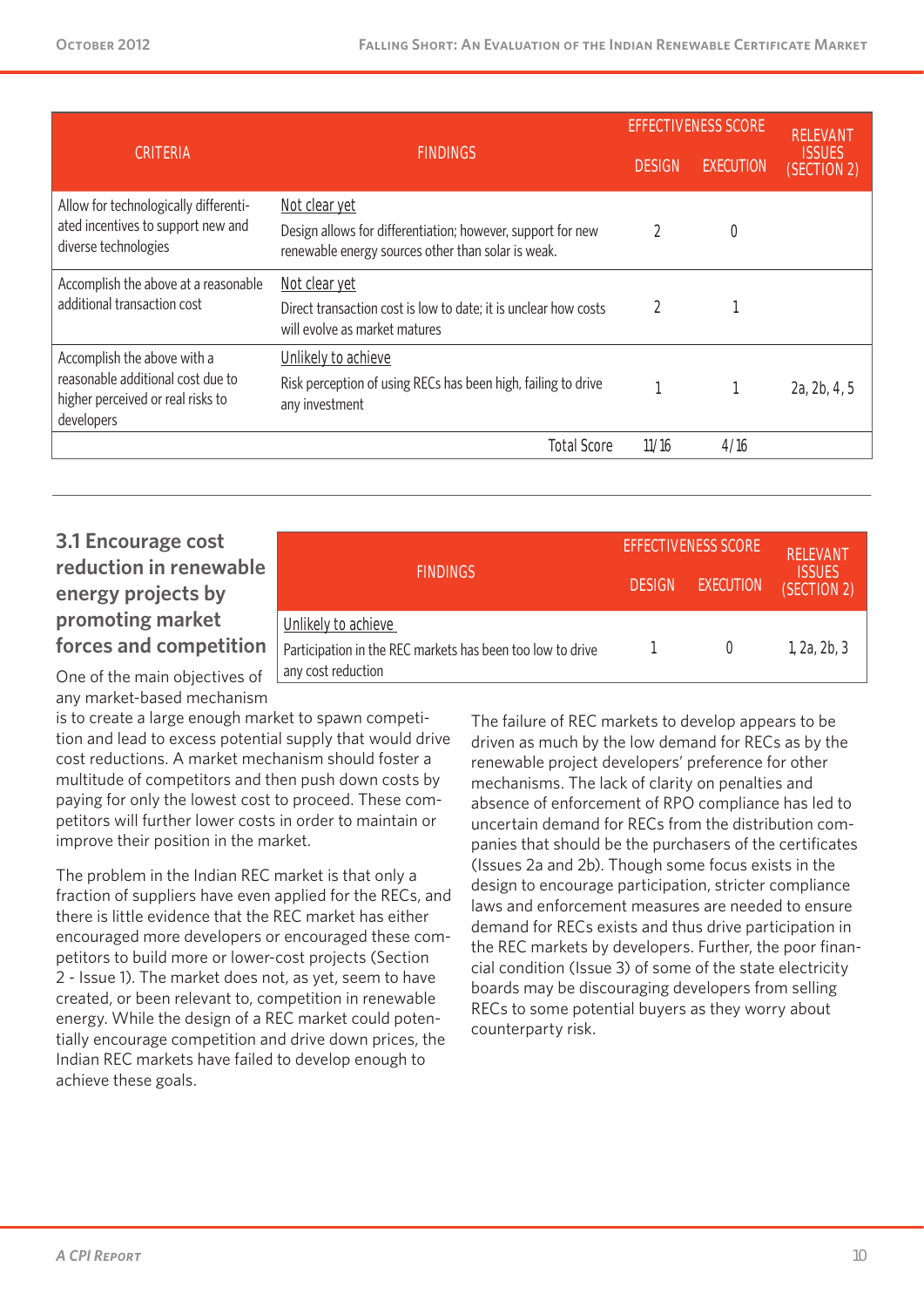## **3.2 Provide incentives to drive capital investment in renewable energy projects**

Renewable energy projects are capital-intensive investments that, once built,

provide relatively steady streams of energy, and therefore cash, over a reasonably long life with low variable costs. The certainty of these cash flows should encourage equity investors to accept lower returns and allow them to borrow more money against the projects to further lower costs. The more certain both production and price, and thus cash flows, are, the less risk and therefore the lower cost.

As seen in 2.2.4, only 10 of the 26 states have declared RPOs beyond three years. The lack of long-term targets is exacerbated by uncertainty around the REC mechanism itself. With many states failing to declare longerterm RPO targets, and with the finances of the SEBs (Issue 3) raising questions about the veracity of some of the targets that have been set, uncertainty about future REC demand and thus REC prices is high. As a result, investors have not viewed REC cash flows as being reliable enough to incorporate in investment decisions.

Further, as designed, the REC market issues certificates valid only for one year. If investors were to rely upon RECs for a significant portion of their cash flows, uncertainty for the last 19 years of a 20-year project would be extremely high. This uncertainty would either significantly increase the financial return required by the project or encourage investors to seek alternative arrangements.

The CERC attempted to address these issues via declaration of price ranges and has declared floor and ceiling prices for five years. Floor prices, in particular, guarantee a minimum rate of return to investors; however

|                                                                                                                                                       | <b>EFFECTIVENESS SCORE</b> | <b>RELEVANT</b>  |                              |
|-------------------------------------------------------------------------------------------------------------------------------------------------------|----------------------------|------------------|------------------------------|
| 'FINDINGS.                                                                                                                                            | <b>DESIGN</b>              | <b>EXECUTION</b> | <b>ISSUES</b><br>(SECTION 2) |
| Unlikely to achieve                                                                                                                                   |                            |                  |                              |
| Time frame of RECs is much shorter than the investment<br>horizon; investors discount RECs due to perceived<br>uncertainty and risk over project life |                            |                  | 3.5                          |

the current methodology adopted has several issues (Issue 5) and clear methodology for setting floor prices is yet to emerge. In particular, it is not clear as to how long these prices have to be set in terms of providing long-term investor guidance – since setting long-term floor prices essentially amount to setting long-term FiT, a difficult exercise for policymakers to perform, given lack of long-term credible information on the cost of technologies.

Introducing secondary markets for RECs to enable trading of RECs after the initial auction or transaction, along with the development of instruments, such as forward and futures contracts, bilateral trades, etc would enhance their value as practical financial instruments that could be used to support debt or equity investment cases. It can be argued that a liquid REC market, along with the presence of forward contracts with (or without) appropriate market conditions, the floor price would automatically emerge from the system.

Other regions have used secondary markets and/or banking instead of attempting the very hard task of setting long-term floor prices. However, though secondary market instruments can offer advantages, they also present risks. One key risk is that ineligible projects may be sold in the REC market given that secondary trades are hard to verify independently. Though this issue might be of less concern in some of the developed countries, it a key concern in India where the legal system is not robust and the experience with open markets is relatively new.

Much can be learned from the U.S. and Australia where secondary markets for RECs have existed successfully. In the U.S., the Chicago Climate Futures Exchange® (CCFE) has futures contracts on RECs for the states of New Jersey, Connecticut, and Massachusetts as well as for voluntary participants. The Australia Securities Exchange (ASX) also issues REC futures contracts – a minimum of 1000 certificates with a contract term of five years. Similarly, much can be learned from the European Emission Trading Scheme, where secondary markets are well established – for example, futures accounted for 85% of transaction volume in 2009 (World Bank 2010).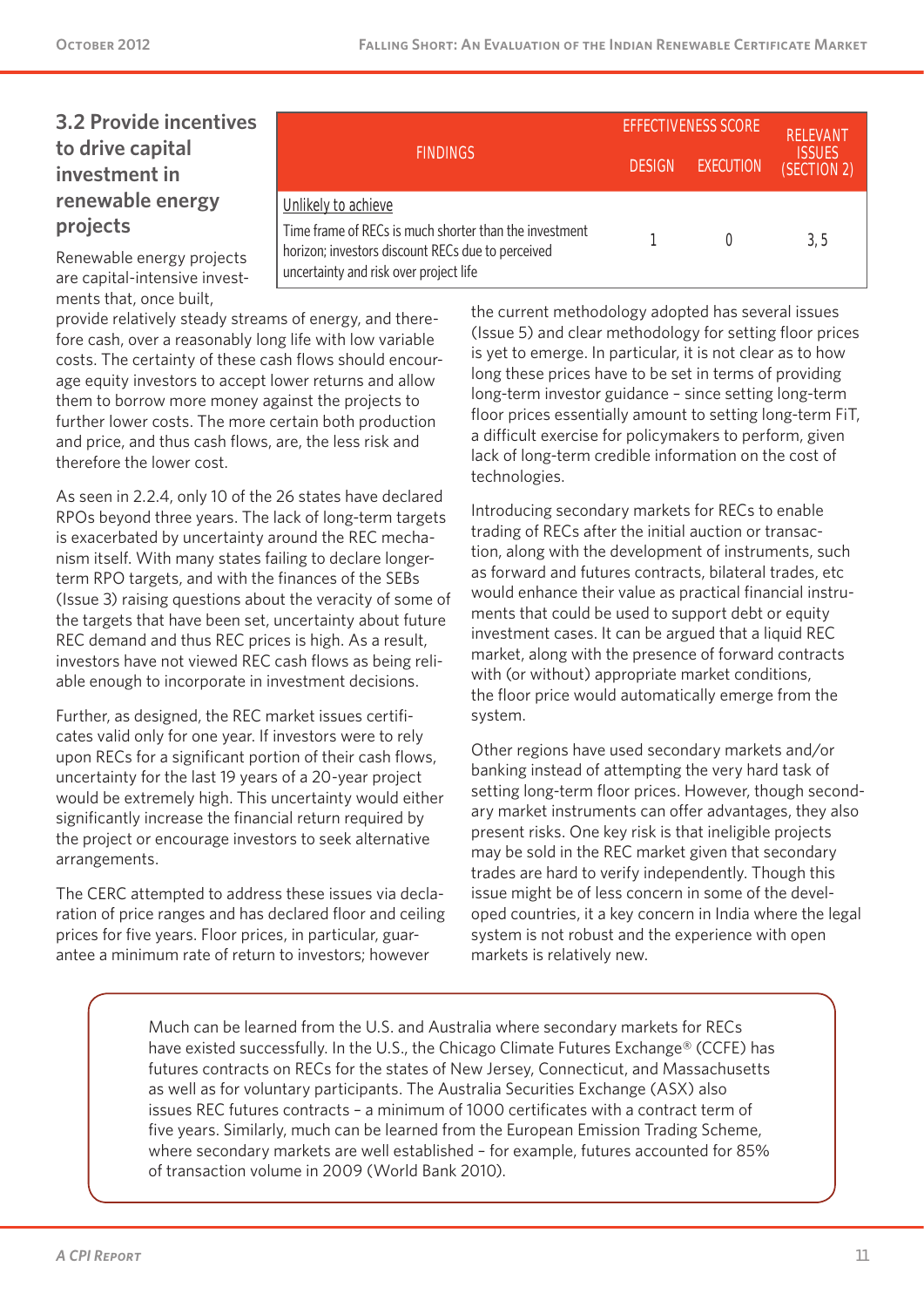## **3.3 Provide a mechanism to limit boom and bust cycles**

Boom and bust cycles can stretch years or decades. In theory, REC prices should fall when the market is oversaturated, reducing incentives and slowing

| <b>FINDINGS</b>                                                                                                                                                                                      | <b>DESIGN</b> | <b>EXECUTION</b> | RFIFVANI<br><b>ISSUES</b><br>(SECTION 2) |
|------------------------------------------------------------------------------------------------------------------------------------------------------------------------------------------------------|---------------|------------------|------------------------------------------|
| Not clear yet<br>Cannot test as the renewable energy market has not yet<br>overheated; current participation and incentive levels suggest<br>that the REC mechanism is insufficient to dampen cycles |               | $\overline{1}$   | 1, 2, 4, 5                               |

growth in renewable energy deployment, but rise when insufficient renewable energy projects are being built, stimulating demand. Together, prices should dampen the boom and bust cycle.

However, given the lack of a forward price signal for RECs, and that current prices will have no impact on the economics of projects that will not be complete for a year or more, it is unclear what the effect of REC markets would be in containing boom and bust cycles. It's likely that the price floor and ceiling would limit the dampening effect. Further, the low level of participation would certainly limit the impact the mechanism could have on renewable energy projects outside the REC market.

As for current observations, the market is just beginning to build momentum, so it is neither overly extended nor unusually slow, but, many, if not most, of the

components – in the form of state RPOs – are not yet fully developed. With only one year of data, it would be difficult to make any claim as to the effectiveness of the REC system in limiting growth of renewable energy when the market is out of control, or in stimulating the market when it is slow. Therefore, it is premature to make any judgment as to the dampening effect of the REC system.

**EFFECTIVENESS SCORE** 

It is interesting to note, however, that some states have reduced RPO targets after the introduction of RECs. Nine states have issued notifications reducing RPO targets from 2011 due to fear of placing excessive burdens on distribution companies. With these actions, estimated national RPO obligation fell from 5.6% in 2009-10 to 4% in 2010-11, which is below the national target of 5%. Such swings in policy could either set the stage for boom and bust cycles or be part of the dampening effect.

Progressive and consistent long-term targets and policies can avoid boom and bust cycles. In Germany, for instance, more than a decade of consistent policy support for renewable power under the feed-in law (StrEG) and its successor (EEG) has been an important driver for increasing renewable electricity generation – between 1990 and 2003, wind power has grown at a compounded annual growth rate of 59.8% (Wüstenhagen and Bilharz 2006). As another example, Australia sets targets and obligations for 10 years at a time and has successfully reached them.

On the other hand, inconsistent policies can lead to boom and bust cycles. In the U.S., expiration of Production Tax Credits (PTCs) in 2000 and 2002 led to 93% and 73% reduction in new wind installations respectively. In 2011, new wind power installations in Japan dropped 70 percent year-over-year from 2010, following the shut-down of a direct subsidy to wind developers that covered one-third of wind energy project financing.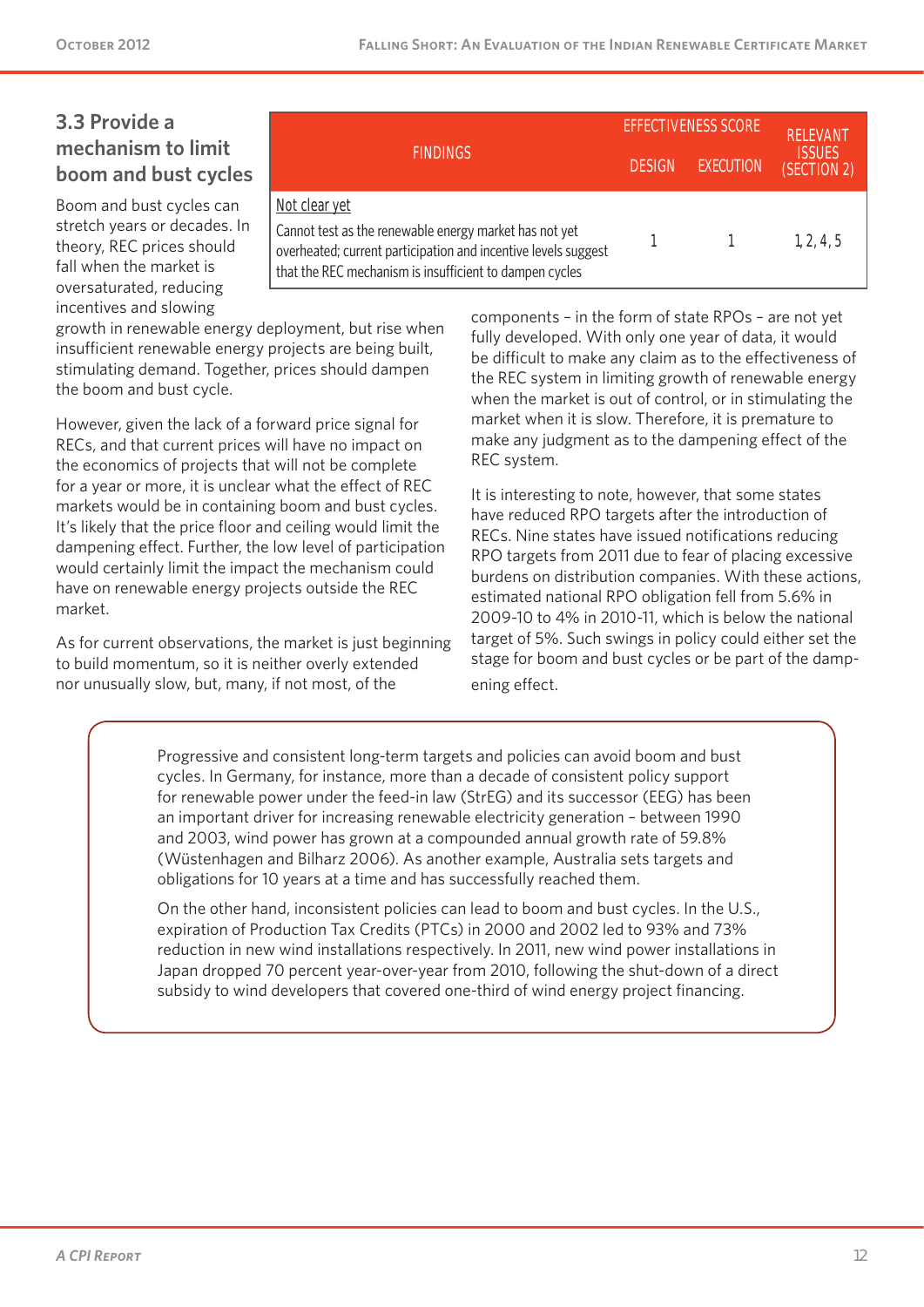## **3.4 Weave together various state level incentive and policy regimes within a national structure**

|                                                                                               | <b>EFFECTIVENESS SCORE</b> | <b>RELEVANT</b>  |                              |
|-----------------------------------------------------------------------------------------------|----------------------------|------------------|------------------------------|
| <b>FINDINGS</b>                                                                               | <b>DESIGN</b>              | <b>EXECUTION</b> | <b>ISSUES</b><br>(SECTION 2) |
| Unlikely to achieve<br>Does not incentivize states to work towards reaching<br>national goals |                            |                  | 2.4                          |

The REC mechanism was designed to enable states

lacking adequate renewable energy resources to meet their targets by procuring excess renewable energy from states with abundant, lower-cost resources. While the mechanism shows promise in theory, in practice the performance has been poor. In fact, in some cases the REC mechanism may actually have been detrimental, as some states have reduced their RPO goals, or removed other forms of renewable energy support in response to the REC mechanism. In other cases, investors have stuck with local support measures, restricting opportunities for REC trading.

**States have reduced RPO goals:** Since the REC trading mechanism was launched, nine states have reduced their RPO targets fearing that compliance would burden the distribution companies. Madhya Pradesh has reduced its RPO to less than 1% from the previous 10%. Andhra Pradesh postponed the obligation of targets until 2014. These actions resulted in a decrease of nearly 15% of the overall national RPO targets. Frequent

**FINDINGS**

REC cash flows are supplementary to other policies and can

work in conjunction with state policies, but have not to date **<sup>2</sup> <sup>1</sup> 1, 2, 5**

changes in targets would result in changing the potential size of REC markets, and may send confusing signals to investors.

**States have withdrawn support via FiT:** In India, FiT and RECs co-exist for the same technology. The choice between the two is with the developer. Though more in depth analysis is needed to understand the preferences of renewable energy developers between FiT and RECs, some states have withdrawn support via FiT for certain technologies in the belief that the REC mechanism should be enough to support project development — FiT for wind in Tamil Nadu and small hydro in Himachal Pradesh are representative examples. Over the years,  $FiT - a$  proven mechanism that provides revenue certainty up to 20-25 years — have been effective in deploying renewable energy in these states. Thus, moving to RECs might have an unintended negative effect resulting in the effective removal of support in some states.

## **3.5 Provide incentives incremental to other relevant policies**

The REC market exists in a world with multiple state renewable policies — RPOs and other Indian government policies. Indeed, one of the

hoped for benefits of the REC system is that it could provide an incentive that would bring together and help rationalize these various policies. Additionally, the REC market in India must function alongside other programs that are offered as substitutes in lieu of RECs.

**Not clear yet**

**Complementary Policies:** Policies in this category are offered independent of the incentives obtained via RECs. These include:

• Accelerated depreciation  $(AD)$  benefits  $-$  i.e., the balance book value of a renewable energy project that developers can depreciate in the

first year. This is 20% for wind projects and 80% for solar projects.

**EFFECTIVENESS SCORE RELEVANT** 

**DESIGN (SECTION 2) EXECUTION**

**ISSUES** 

- Generation-based incentives (GBI) of Rs 0.50/ kWh (USD 0.01/kWh) for wind developers who don't wish to use AD benefits.
- Concessional rates for excise (0% as opposed to 8%) and customs duty (0-5% as opposed to 7.5-10%) for all renewable sources of energy.

**Substitute Policies:** As mentioned earlier, renewable energy developers can choose to sell the electricity either at the FiT or at the average pooled purchase cost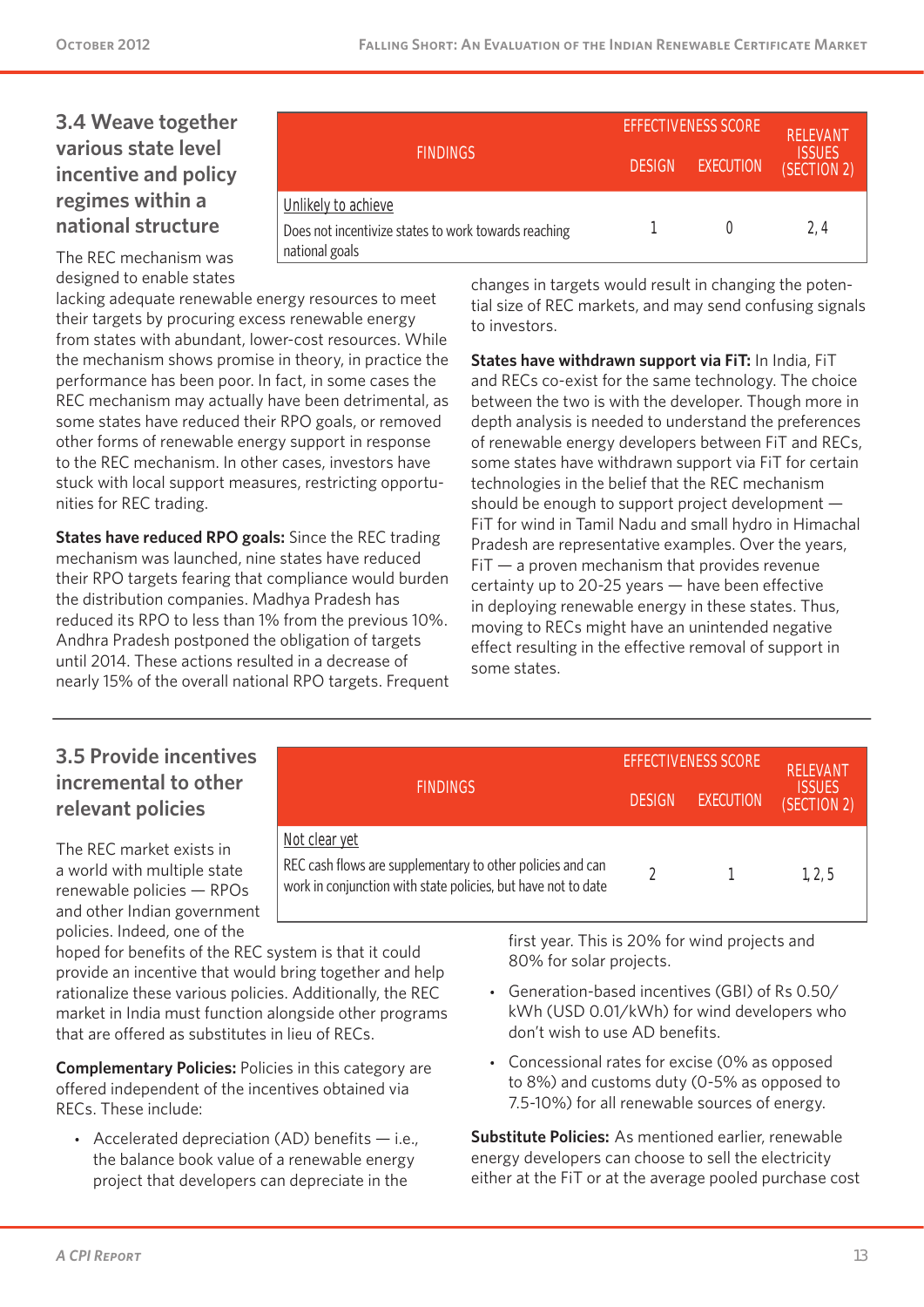(APPC) price and opt for RECs which can be traded in the REC markets. Thus, if they choose the REC option, their total remuneration equals the sum of APPC and REC prices. Table 3 provides the existing FiT and price that can be obtained via RECs (APPC + REC floor/ ceiling price) across some of the states in the country.

Note that the effective floor price (APPC + REC floor price – (4)) is higher than the feed in tariff in several states (Andhra Pradesh, Chattisgarh, Gujarat, Rajasthan, Tamil Nadu, Uttar Pradesh). For example, in Tamil Nadu the benefit for wind generators via FiT is Rs. 3.4/kWh (USD 6.8 cents/ kWh), while the benefit via RECs (at the floor price) is Rs 4.88/kWh (USD 9.76 cents / kWh). Thus in this case, RECs guarantee a minimum gain of Rs 1.48/kWh (USD 2.96 cents/kWh) over the existing feed in tariffs. Given that the REC floor price has been set so as to provide a price higher than the FiT prices, in several states there is an added incentive to opt for RECs over FiT. Thus in design, REC provides incentives

in addition to and at higher prices than other policies in place. In spite of this incremental incentive, RECs are still not seen as an attractive proposition mainly due to the uncertainty in demand and lack of clarity in enforcement.

## **3.6 Allow for technologically differentiated incentives to support new and diverse renewable energy sources**

Renewable energy generation includes various sources – wind, solar, biomass, wave, tidal, geothermal etc. While the markets for some of these technologies (e.g., wind) are fairly developed, some are still in nascent stages (e.g., solar), waiting for technologies to develop and costs to go down. If all sources were treated alike,

the lowest-cost technology would be developed first and generators from the more mature technologies could make substantial profits, however, there would likely be inadequate support for promising new technologies.

|  | Table 3: Feed in Tariff and APPC rates |  |
|--|----------------------------------------|--|
|  |                                        |  |

| <b>STATE</b>          | <b>PREVAILING FFED-IN-TARIFF</b><br>(RS/KWH) |                |                              | <b>PRICES WITH REC</b>                        |                                             |  |
|-----------------------|----------------------------------------------|----------------|------------------------------|-----------------------------------------------|---------------------------------------------|--|
|                       | <b>WIND</b>                                  | <b>BIOMASS</b> | <b>SMALL</b><br><b>HYDRO</b> | $APPC +$<br><b>FLOOR PRICE</b><br>$(2011-12)$ | $APPC +$<br>CEILING<br>PRICE<br>$(2011-12)$ |  |
|                       | (1)                                          | (2)            | (3)                          | (4)                                           | (5)                                         |  |
| <b>ANDHRA PRADESH</b> | 3.5                                          | 3.95           | 2.19                         | 4                                             | 5.98                                        |  |
| CHHATTISGARH          |                                              | 3.11           |                              | 3.55                                          | 5.53                                        |  |
| GUIARAT               | 3.56                                         | 3.08           |                              | 4.48                                          | 6.46                                        |  |
| <b>HARYANA</b>        | 4.26                                         | 4.32           | 3.4                          | 4.27                                          | 6.25                                        |  |
| KARNATAKA             | 3.7                                          | 3.86           | 3.4                          | 4.16                                          | 6.14                                        |  |
| KERALA                | 3.64                                         | 3.64           | 2.94                         | 3.49                                          | 5.47                                        |  |
| <b>MADHYA PRADESH</b> | 4.35                                         | 3.43           | 5.37                         | 3.59                                          | 5.57                                        |  |
| MAHARASHTRA           | 4.55                                         | 4.98           | 3.0                          | 4.12                                          | 6.1                                         |  |
| <b>PUNJAB</b>         | 4.68                                         | 4.96           | 3.69                         | 4.21                                          | 6.19                                        |  |
| RAJASTHAN             | 3.49                                         | 3.72           |                              | 3.98                                          | 5.96                                        |  |
| <b>TAMIL NADU</b>     | 3.4                                          | 4.8            |                              | 4.88                                          | 6.86                                        |  |
| <b>UTTAR PRADESH</b>  | 3.21                                         |                | 3.28                         | 4.12                                          | 6.1                                         |  |
| UTTARANCHAL           | 3.9                                          |                | 3.50                         | 3.84                                          | 5.82                                        |  |
| <b>WEST BENGAL</b>    | 4.0                                          | 4.0            | 3.64                         | 3.93                                          | 5.91                                        |  |

The focus in the design of the REC market for solar energy is adequate. Given the higher up-front costs and the less mature state of solar technologies in the nation, separate treatment for solar projects is essential to encourage these projects — in particular, to support the JNNSM, which has set a target of 20GW by 2022 (MNRE 2010). The REC mechanism has allowed for separate RPOs and issuance of separate certificates for solar and non-solar projects (with higher floor prices for solar certificates). Given that credit-multipliers (see Box below) have not worked in practice, use of these setasides seems appropriate in India.

The performance of solar REC markets has not been adequate, however, and solar RECs have not witnessed any trading in the first year of operation. Developers continue to prefer the alternative mechanism (i.e., FiT)

|                                                                                                                   | <b>EFFECTIVENESS SCORE</b> | <b>RELEVANT</b>  |                              |
|-------------------------------------------------------------------------------------------------------------------|----------------------------|------------------|------------------------------|
| <b>FINDINGS</b>                                                                                                   | <b>DESIGN</b>              | <b>EXECUTION</b> | <b>ISSUES</b><br>(SECTION 2) |
| Not clear yet                                                                                                     |                            |                  |                              |
| Design allows for differentiation, however, support for new<br>renewable energy sources other than solar is weak. |                            |                  |                              |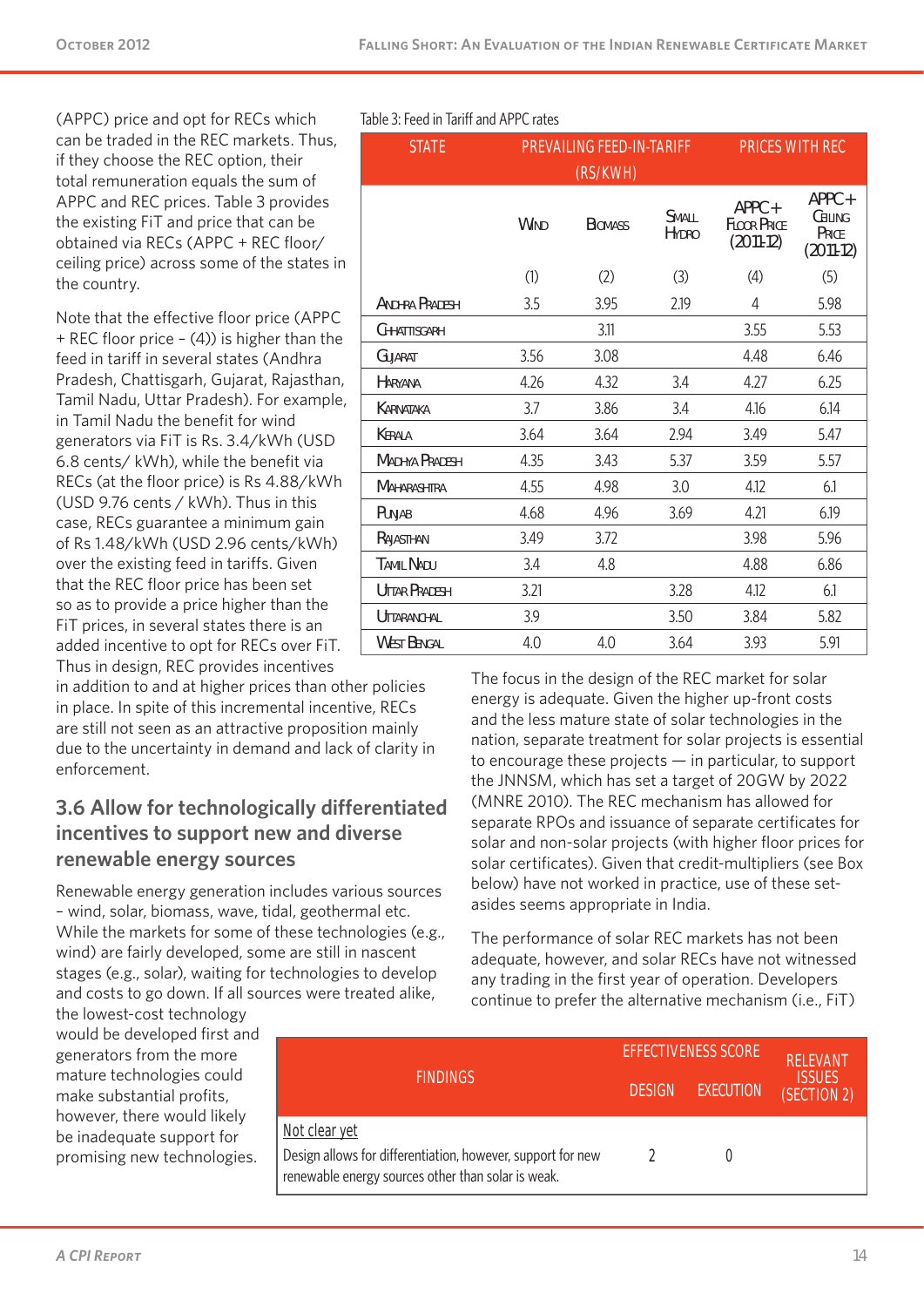Credit multipliers and set asides are the two tools used to provide differentiated price signals for different technologies in India. Credit multipliers, where each technology is given a pre-specified number of RECs for every MWh of electricity produced, promote liquidity in the market. Setasides provide a degree of certainty for the development of a specific amount of a particular technology. Setting multipliers values is a difficult task: They typically end up promoting a specific technology. The advantages and disadvantages of these systems, specifically for solar energy, have been discussed in greater detail by Wiser et al. (2010).

In the U.S., set-asides have been more popular than credit multipliers for solar support (Wiser et al. 2010). Sixteen states, including New Jersey, New York, and Washington, D.C., have solarspecific RPO targets. Experience shows that solar set-asides have successfully initiated market growth — many more projects have been developed in states with set-asides. On the other hand, Sweden doesn't distinguish between the sources of renewable energy and has used credit multipliers to support the market. Here most additional renewable energy generation has been from wind power — the most viable source — and resource diversity has been low, putting the effectiveness of credit-multipliers in question.

**FINDINGS**

Direct transaction cost is low to date; it is unclear how costs

over REC markets. Support for new renewable energy sources is included in the non-solar category in the current design — however, as the Swedish example

shows (see Box above) support for new technologies is weak in such a set-up. Stronger incentives are needed to support less mature technologies and drive innovation.

**EFFECTIVENESS SCORE RELEVANT** 

**DESIGN (SECTION 2) EXECUTION**

**ISSUES** 

## **3.7 Accomplish the above at a reasonable additional transaction cost**

The REC mechanism should be reasonably clear, accessible, and simple to limit costs

and encourage participation. Direct transaction costs, including costs for registration and redemption of certificates, should be low to attract developers to participate in the system. Currently a one-time accreditation (by state agencies, to be completed within 30 days) and registration (by central agencies, to be completed after accreditation within three months from date of application) process is necessary to trade RECs.

**Not clear yet**

will evolve as market matures

Direct transaction costs appear to be low for REC markets — especially when compared to similar mechanisms in other countries, such as the clean development mechanism (CDM). The various fees paid by developers to these agencies are:

- **Initial Accreditation Fee** Rs 45,000 (USD 9,000), with an annual fee of Rs 10,000 (USD 200) annual fee. Revalidation fee of Rs 15,000 (USD 300) is to be paid after five years;
- **Initial Registration Cost** of Rs 7,000 (USD 140), with an annual fee of Rs 1,000 (USD 20); and

• **Issuance Fee** of Rs 10 (USD 0.20) per REC issued (certificates can be issued on a biweekly basis).

**2 1**

For non-solar certificates, this comes to about 1% (at the floor price) to 2.5% (at the ceiling price) of revenue in the first year for a 1 MW plant with 22% capacity utilization factor.<sup>9</sup> In comparison, for projects using certified emissions reduction (CER) certificates under the CDM, transaction costs are 1-15% of revenue (Krey, 2004). Single window counters for accreditation/registration/issuance may further reduce associated transaction time and costs for redeeming RECs.

The outstanding question is how these costs will evolve as the market matures. Will sellers be required to build large compliance departments? Will trading become an important and costly element of the REC market? These questions will only be answered with time.

<sup>9</sup> A 1 MW plant at 22% power load factor generates 1927 MWh of RE electricity or 1927 RECs, which implies direct transaction cost of Rs 71,272 (\$1 425) for obtaining RECs. Whereas the revenue at floor price = Rs 2.9 million ( $$$ 57,816) and the revenue at ceiling price = Rs. 6.4 million (\$ 127,915)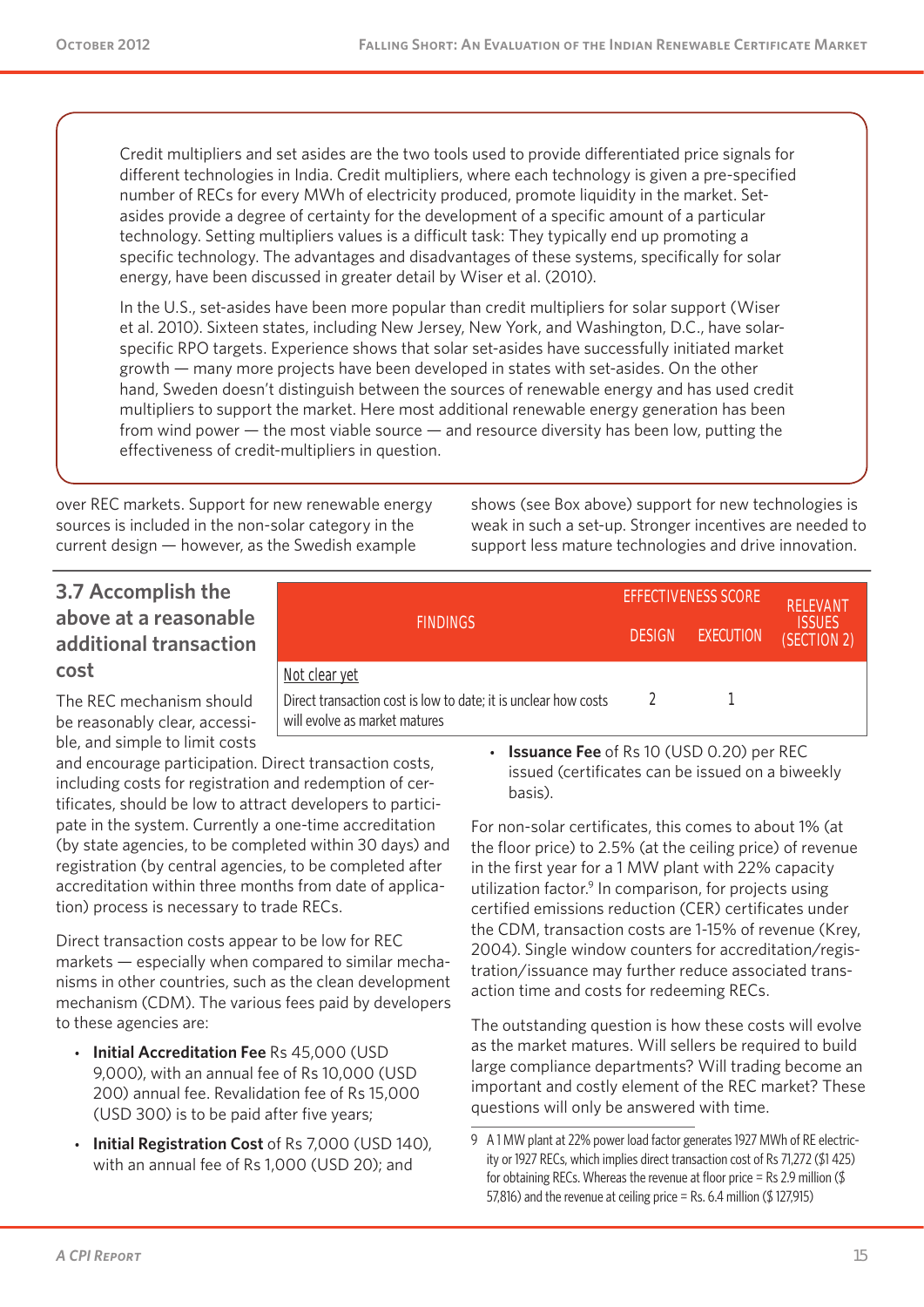## **3.8 Accomplish the above with a reasonable additional cost due to higher perceived or real risks to developers and investors**

|                                                                                                        | <b>EFFECTIVENESS SCORE</b> | <b>RELEVANT</b>  |                              |
|--------------------------------------------------------------------------------------------------------|----------------------------|------------------|------------------------------|
| <b>FINDINGS</b>                                                                                        | <b>DESIGN</b>              | <b>EXECUTION</b> | <b>ISSUES</b><br>(SECTION 2) |
| Unlikely to achieve<br>Risk perception of using RECs has been high, failing to drive<br>any investment |                            |                  | 2a, 2b, 4, 5                 |

Volatility and uncertainty in REC markets should be limited to what is needed to address objectives such as limiting excess build and providing competition. Based on interviews with developers and financial institutions, we observed that the majority of the developers perceive the REC mechanism as a high-risk option. Financial institutions also have a high-risk perception of RECs and do not view RECs as instruments that are "bankable"; that is, income from these instruments cannot be relied upon for investment decisions. The situation is exacerbated by the fact that Indian developers and banks have historically been skeptical of open markets and trading, and are more comfortable with a stable fixed source of income like FiT (India opened its markets to outside investment only two decades ago). Price ranges, introduced to guarantee a minimum return to investors, should help, but design may still be creating uncertainty and skepticism (see Issue 5).

*A CPI Report 16*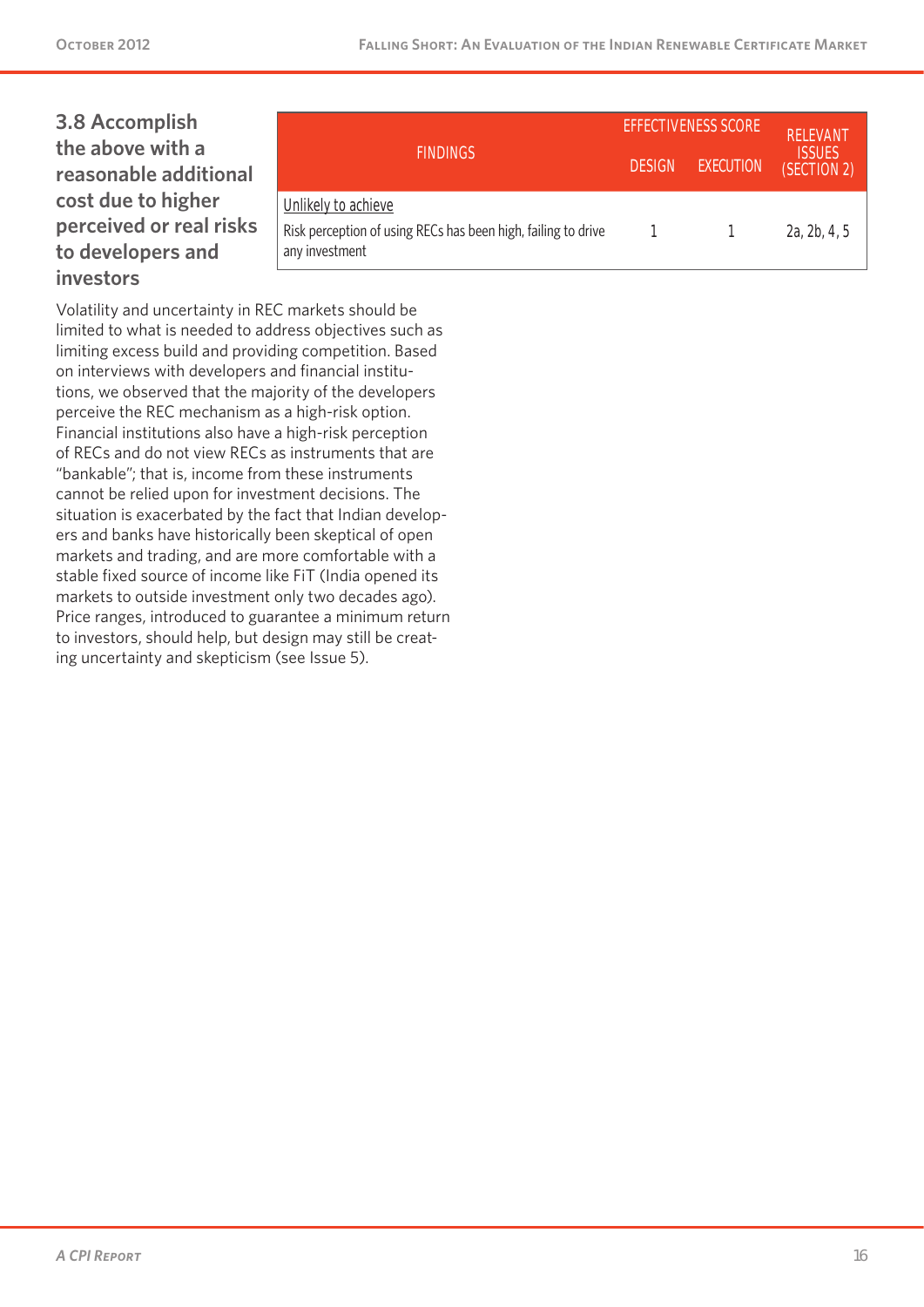# **4. Conclusions and Policy Implications**

Evaluating REC market against these criteria suggests that while the design of the REC system has some merit, in the context of the Indian renewable market and related state and national policy, the performance of the market has been, and is likely to continue to be, inadequate.

We believe it is too early to make firm recommendations for the REC system, particularly since the largest contributor to the relative ineffectiveness of the REC market is the uneven participation and regulatory policy of the Indian states; a factor that lies partially outside the scope of REC market design. However, we note certain specific design flaws that are likely to contribute to a continued weak REC market:

#### **1. Overdependence on state-level policy and compliance**

- The system is dependent on stronger and more credible RPO goals from Indian states than have been observed to date.
- Stricter compliance laws and enforcement of RPO goals will increase confidence in the nation's commitment to these goals, and can help develop and support long-term, stable REC markets.
- Incentives for enforcement agencies and states could encourage state agencies to support RPO goals.

#### **2. The lack of reliable long term price signals**

- The lack of long-term price signals, contracts, or other commitments greatly increases the risk to potential investors for their energy sales beyond year one.
- Creating secondary markets would provide some future price certainty and could reduce some of the long-term price risks that investors perceive in RECs.
- States' commitment to long-term targets along with yearly targets would encourage developers to invest in RECs. This commitment would, in the long run, also limit boom and bust cycles.

A list of remedies may help improve the REC system and resolve these design flaws. As our experience with the Indian system grows, these recommendations are

likely to become firmer and more detailed. That said, there are a number of policy recommendations that are clear, even in light of India's limited history with the REC market. These include:

**Stricter compliance laws and enforcement measures** — Without strict compliance laws and enforcement actions on obligated entities, long-term, stable markets are unlikely to develop. SERCs, which are entrusted with the responsibility of enforcing RPO goals, must make sure all the distribution companies and captive consumers meet the RPO requirements.

**Declaration of long-term targets along with yearly targets** — The absence of long-term targets raises questions about how long RECs will be available. Once developers and investors believe that REC markets are here to stay, they will value RECs as a financial instrument and will drive investment in renewable energy generation. Long-term targets and consistent polices may also limit boom and bust cycles.

**Incentives for state compliance** — Incentives for enforcement agencies and compliant states could push state agencies to enforce RPO goals. Revenue generated through penalty collection could be pooled in a national fund used for this purpose (similar to incentives provided by APDRP where 50% of the operational cash loss reduction achieved by SEBs was provided in the form of grants to the states which undertook reforms).

**Introduction of secondary markets** — The creation of secondary markets can make RECs bankable by creating stable markets. This could ease some of the risks regarding long-term REC prices for investors and also limit volatility of REC prices.

#### **Stronger incentives for new renewable energy sources**

— The current framework doesn't distinguish between established renewable energy sources and new renewable energy sources. Differentiated incentives (in addition to those for solar sources) are needed to encourage new renewable energy sources.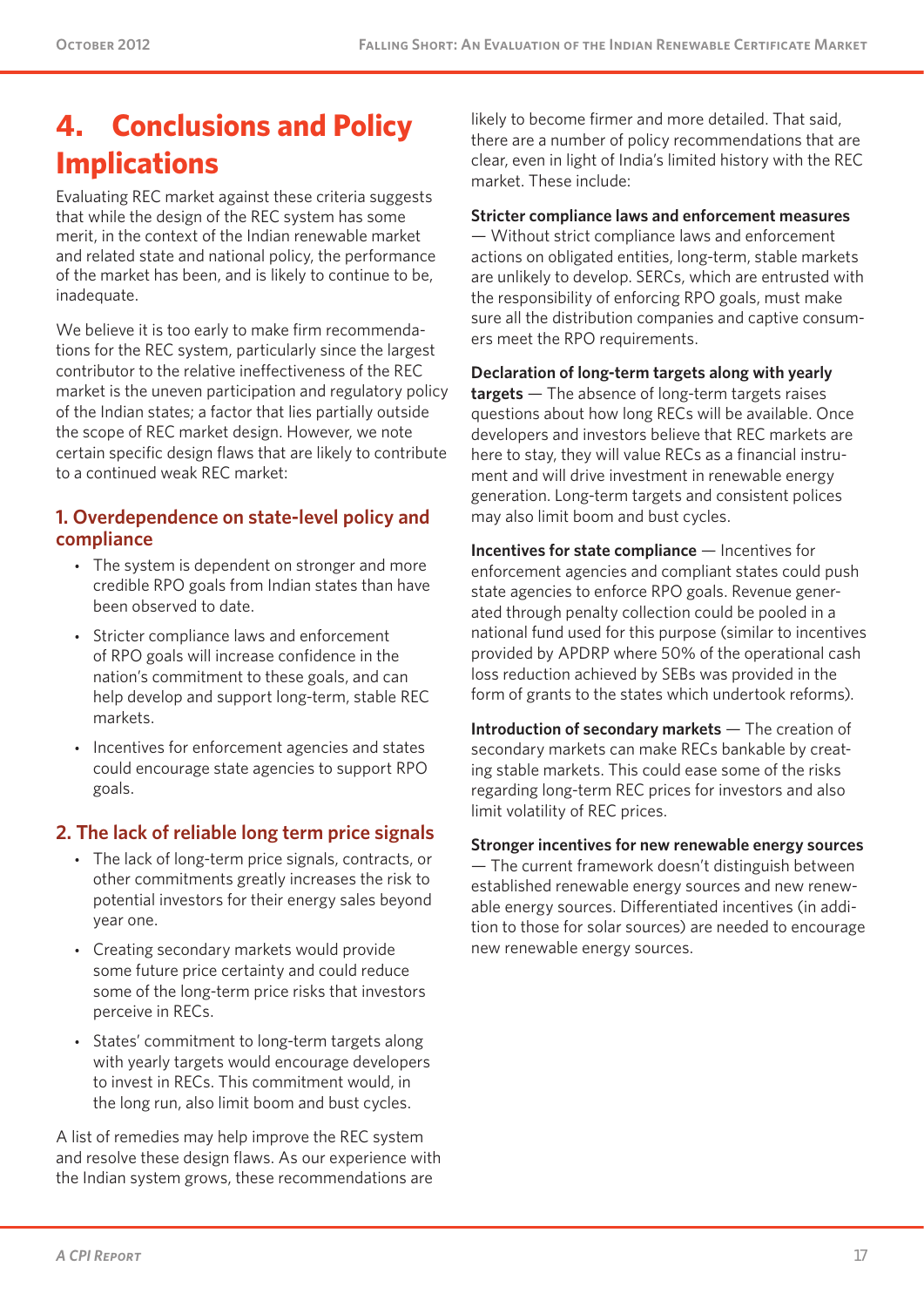## **References**

- Business Line 2010. Govt hopes to add 4,700 MW renewable power by 2012. October 26 2010. [http://](http://www.thehindubusinessline.com/todays-paper/tp-economy/article1007689.ece?ref=archive) [www.thehindubusinessline.com/todays-paper/](http://www.thehindubusinessline.com/todays-paper/tp-economy/article1007689.ece?ref=archive) [tp-economy/article1007689.ece?ref=archive,](http://www.thehindubusinessline.com/todays-paper/tp-economy/article1007689.ece?ref=archive)
- CERC. 2011. Central Electricity Regulatory Commission, New Delhi, Determination of Forbearance and Floor Price for the REC framework to be applicable from 1st April 2012. Petition No. 142/2011 (Suo Moto) Date of Order: 23rd August, 2011.
- GERC 2011. Gujarat Electricity Regulatory Commission. Case No. 1092 of 2011. Multi-Year Tariff Order: Truing up for FY 2009-10, Annual Performance Review for FY 2010-11, Aggregate Revenue Requirement for FY 2011-12 to FY 2015-16 and Determination of Tariff for FY 2011-12 For Torrent Power Limited (TPL). [http://www.torrentpower.](http://www.torrentpower.com/regulatory/pdfs/gerc-tariff-order-1092_2011.pdf) [com/regulatory/pdfs/gerc-tariff-order-1092\\_2011.](http://www.torrentpower.com/regulatory/pdfs/gerc-tariff-order-1092_2011.pdf) [pdf](http://www.torrentpower.com/regulatory/pdfs/gerc-tariff-order-1092_2011.pdf)
- Goyal, M. and Jha, R. 2009. Introduction of Renewable Energy Certificate in the Indian scenario. Renewable and Sustainable Energy Reviews. 1395–1405
- IREDA 2009. [http://www.ireda.gov.in/pdf/Part%20](http://www.ireda.gov.in/pdf/Part%20A%20-%20Net.pdf) [A%20-%20Net.pdf](http://www.ireda.gov.in/pdf/Part%20A%20-%20Net.pdf)
- Krey, Matthias (2004) : Transaction costs of CDM projects in India: An empirical survey, HWWA-Report, No. 238,<http://hdl.handle.net/10419/32919>
- KPMG 2010. Power Sector in India White paper on Implementation Challenges and Opportunities. For release at the Energy Summit, Nagpur - January 2010.
- MERC 2010. Maharashtra Electricity Regulatory Commission ORDER Case No. 45 of 2010. In the matter of Petition filed by Brihan-Mumbai Electric Supply & Transport Undertaking (BEST) seeking relaxation of Regulation 7.2 of the MERC (Renewable Purchase Obligation, its compliance and Implementation of REC framework) Regulations - October 2010. [http://www.mercindia.org.in/pdf/](http://www.mercindia.org.in/pdf/Order%2058%2042/Order_45_of_2010.pdf) [Order%2058%2042/Order\\_45\\_of\\_2010.pdf](http://www.mercindia.org.in/pdf/Order%2058%2042/Order_45_of_2010.pdf)
- MNRE. 2009. Report On Development of Conceptual Framework For Renewable Energy Certificate Mechanism for India. Prepared by ABPS Infrastructure Advisory Pvt Ltd for MNRE
- MNRE. 2010. RESOLUTION on Jawaharlal Nehru National Solar Mission. No.5/14/2008-P&C Ministry of New and Renewable Government of India
- Nath, B. 2008. Experience of Policy Instruments used to promote Renewable Energy, Case study of Maharashtra, India IIIEE Theses 2008:01 MESPOM Programme: Lund University. [http://lup.lub.lu.se/](http://lup.lub.lu.se/luur/download?func=downloadFile&recordOId=1413787&fileOId=1413788) [luur/download?func=downloadFile&recordOId=14](http://lup.lub.lu.se/luur/download?func=downloadFile&recordOId=1413787&fileOId=1413788) [13787&fileOId=1413788](http://lup.lub.lu.se/luur/download?func=downloadFile&recordOId=1413787&fileOId=1413788)
- NAPCC 2008. National Action Plan on Climate Change. Government of India Prime Minister's Council on Climate Change.
- Shunglu, V.K. et al. 2011. Report of High Level Panel on Financial Position of Distributed Utilities. New Delhi. Planning Commission. [http://planningcom](http://planningcommission.nic.in/reports/genrep/hlpf/hlpf.pdf)[mission.nic.in/reports/genrep/hlpf/hlpf.pdf](http://planningcommission.nic.in/reports/genrep/hlpf/hlpf.pdf).
- Singh, A. 2009. "A market for renewable energy credits in the Indian power sector". Renewable and Sustainable Energy Reviews. 13, 643–652.
- Singh, A. 2010. "Economics, Regulation, and Implementation Strategy for Renewable Energy Certificates in India." India Infrastructure Report. IDFC.
- Soonee, S.K., Garg, M. and S. Prakash. 2010. Renewable Energy Certificate Mechanism in India. Published in the Proceedings of the 16th National Power System Conference. [http://npsc2010.uceou.edu/](http://npsc2010.uceou.edu/papers/7116.pdf) [papers/7116.pdf](http://npsc2010.uceou.edu/papers/7116.pdf).
- The Economic Times. 2010. Green energy set to light up your homes soon. September 18th 2010. [http://](http://articles.economictimes.indiatimes.com/2010-09-18/news/28383626_1_renewable-energy-green-energy-rec) [articles.economictimes.indiatimes.com/2010-09-](http://articles.economictimes.indiatimes.com/2010-09-18/news/28383626_1_renewable-energy-green-energy-rec) [18/news/28383626\\_1\\_renewable-energy-green](http://articles.economictimes.indiatimes.com/2010-09-18/news/28383626_1_renewable-energy-green-energy-rec)[energy-rec,](http://articles.economictimes.indiatimes.com/2010-09-18/news/28383626_1_renewable-energy-green-energy-rec)
- The Economic Times. 2011. Shunglu, Chaturvedi panels fail to find common ground on power reforms. [http://articles.economictimes.indiatimes.](http://articles.economictimes.indiatimes.com/2011-12-21/news/30542602_1_ppp-model-shunglu-panel-chaturvedi-panel) [com/2011-12-21/news/30542602\\_1\\_ppp-model](http://articles.economictimes.indiatimes.com/2011-12-21/news/30542602_1_ppp-model-shunglu-panel-chaturvedi-panel)[shunglu-panel-chaturvedi-panel.](http://articles.economictimes.indiatimes.com/2011-12-21/news/30542602_1_ppp-model-shunglu-panel-chaturvedi-panel)
- Wiser, R., G. Barbose and E. Holt. 2010. Supporting Solar Power in Renewable Portfolio Standards: Experience from the United States. Lawrence Berkeley National Laboratory Report LBNL-3984E.
- World Bank 2010. The World Bank: State and Trends of the Carbon Market 2010. Washington D.C. The World Bank. [http://siteresources.worldbank.org/](http://siteresources.worldbank.org/INTCARBONFINANCE/Resources/State_and_Trends_of_the_Carbon_Market_2010_low_res.pdf) [INTCARBONFINANCE/Resources/State\\_and\\_](http://siteresources.worldbank.org/INTCARBONFINANCE/Resources/State_and_Trends_of_the_Carbon_Market_2010_low_res.pdf) Trends of the Carbon Market 2010 low res.pdf
- Wüstenhagen,R. and [M.Bilharz.](M.Bilharz) 2006. "Green energy market development in Germany: effective public policy and emerging customer demand" Energy Policy, 34(13): 1681-1696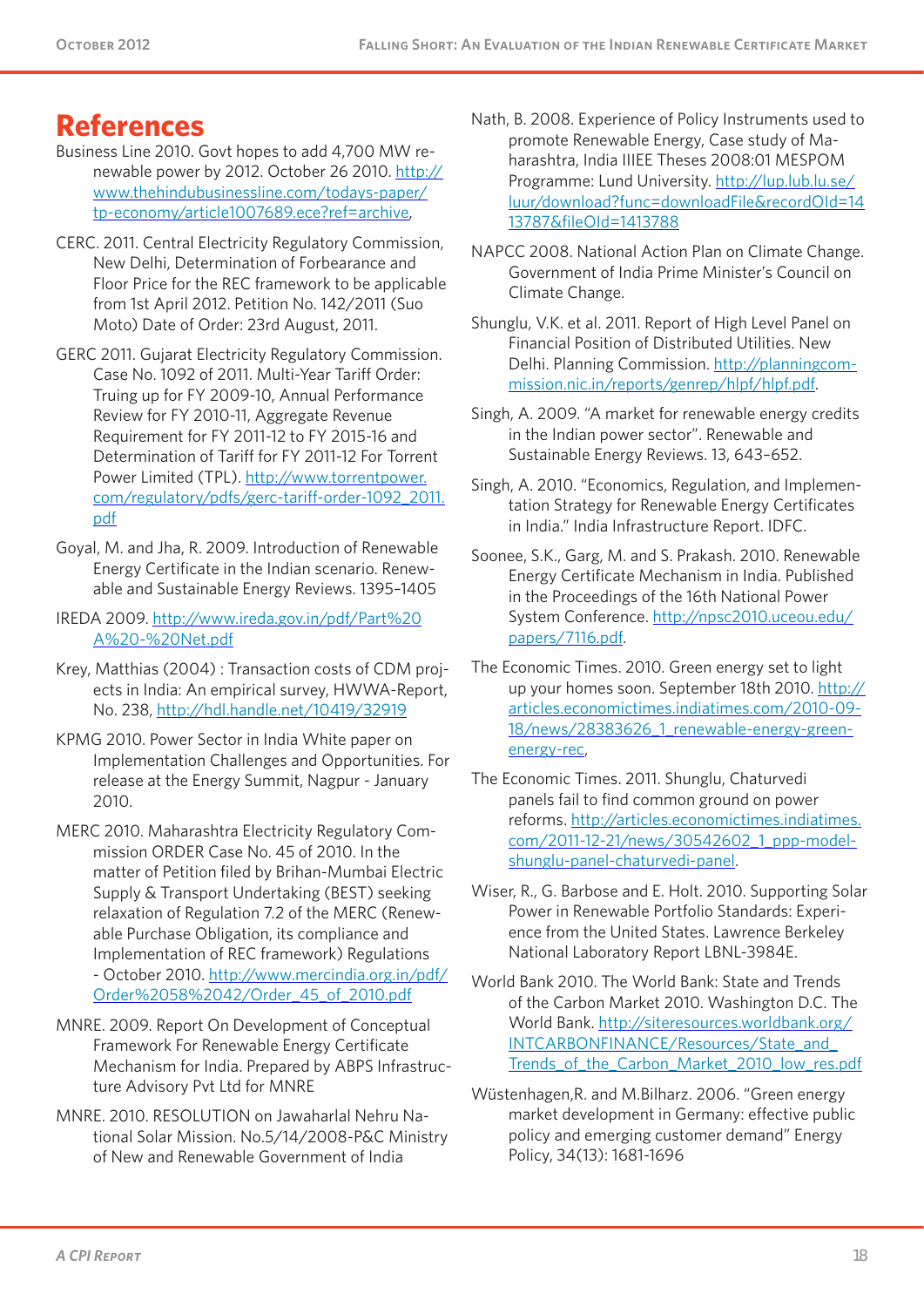# **Appendix A. RPO targets across States**

|                         | <b>YEAR OF</b>                    |         | <b>PRE-REC TARGET</b> |         |         |         |         | <b>POST-RPO TARGETS</b> |         |         |
|-------------------------|-----------------------------------|---------|-----------------------|---------|---------|---------|---------|-------------------------|---------|---------|
| <b>STATE</b>            | <b>FIRST</b><br><b>REGULATION</b> | 2007-08 | 2008-09               | 2009-10 | 2010-11 | 2011-12 | 2012-13 | 2013-14                 | 2014-15 | 2015-16 |
| Andhra Pradesh (Draft)* | 2005                              | 5.0%    | 5.0%                  | 5.0%    |         |         |         |                         | 5.0%    | 5.0%    |
| Assam                   | 2010                              |         |                       |         | 1.4%    | 2.80%   | 4.20%   | 5.6%                    | 7.0%    |         |
| <b>Bihar</b>            |                                   |         |                       | 4.0%    | 1.5%    | 2.50%   | 4.00%   | 4.5%                    | 5.0%    |         |
| Chhattisgarh            | 2008                              | 10.0%   | 10.0%                 | 10.0%   | 5.0%    | 5.25%   | 5.75%   |                         |         |         |
| Delhi (Draft)*          |                                   | 1.0%    | 1.00%                 | 1.00%   | 2.0%    | 3.40%   | 4.80%   | 6.2%                    | 7.6%    | 9.0%    |
| Gujarat                 | 2005                              | 1.0%    | 2.0%                  |         | 5.0%    | 6.0%    | 7.0%    |                         |         |         |
| Haryana                 | 2007                              | 2.0%    | 5.0%                  | 10.0%   | 1.5%    | 2.0%    | 3.00%   |                         |         |         |
| <b>Himachal Pradesh</b> |                                   | 20.0%   | 20.0%                 | 20.0%   | 10.01%  | 10.01%  | 10.25%  | 10.25%                  | 10.25%  | 10.25%  |
| Jammu & Kashmir         |                                   |         |                       |         | 1.0%    | 3.0%    | 5.00%   |                         |         |         |
| Goa & UT                |                                   |         |                       |         | 1.0%    | 2.0%    | 3.00%   |                         |         |         |
| <b>Jharkhand</b>        |                                   |         |                       |         | 2.0%    | 2.50%   | 3.10%   |                         |         |         |
| Karnataka               | 2008                              | 1.0%    | 1.00%                 | 1.0%    | 0.25%   | 0.25%   | 7.25%   | 7.25%                   | 7.25%   | 7.25%   |
| Kerala                  | 2006                              | 5.0%    | 5.0%                  | 5.0%    | 5.25%   | 5.25%   | 5.25%   | 5.25%                   | 5.25%   | 5.25%   |
| Madhya Pradesh          | 2008                              |         | 10.0%                 | 11.0%   | 0.80%   | 2.50%   | 4.0%    | 5.50%                   | 7.0%    |         |
| Maharashtra             | 2006                              | 4.0%    | 5.0%                  | 6.0%    | 6.0%    | 7.0%    | 8.0%    | 9.0%                    | 9.0%    | 9.0%    |
| Manipur                 | 2010                              |         |                       |         | 2.0%    | 3.0%    | 5.0%    |                         |         |         |
| Mizoram                 | 2010                              |         |                       |         | 5.0%    | 6.0%    | 7.0%    |                         |         |         |
| Meghalaya               | 2010                              |         |                       |         | 0.50%   | 0.75%   | 1.0%    |                         |         |         |
| Nagaland                |                                   |         |                       |         | 6.0%    | 7.0%    | 8.0%    |                         |         |         |
| <b>Orissa</b>           |                                   | 3.0%    | 3.0%                  | 4.0%    | 5.0%    | 5.0%    | 5.50%   | 6.0%                    | 6.50%   | 7.0%    |
| Punjab                  | 2007                              | 1.0%    | 1.0%                  | 2.0%    | 2.4%    | 2.86%   | 3.44%   | 3.94%                   | 4.0%    |         |
| Rajasthan               | 2006#                             | 4.28%   | 6.25%                 | 7.5%    | 8.5%    | 9.50%   |         |                         |         |         |
| <b>Tamil Nadu</b>       | 2006                              | 10.0%   | 10.0%                 | 13.0%   | 10.15%  | 9.05%   |         |                         |         |         |
| <b>Tripura</b>          | 2010                              |         |                       |         | 1.0%    | 1.0%    | 2.0%    |                         |         |         |
| <b>Uttarakhand</b>      |                                   | 5.0%    | 5.0%                  | 8.0%    | 10.0%   | 11.0%   |         |                         |         |         |
| <b>Uttar Pradesh</b>    |                                   | 7.5%    | 7.5%                  | 7.5%    | 4.0%    | 5.0%    | 6.0%    |                         |         |         |
| <b>West Bengal</b>      | 2005                              |         |                       | 4-6.8%  | 2.0%    | 3.0%    | 4.0%    |                         |         |         |